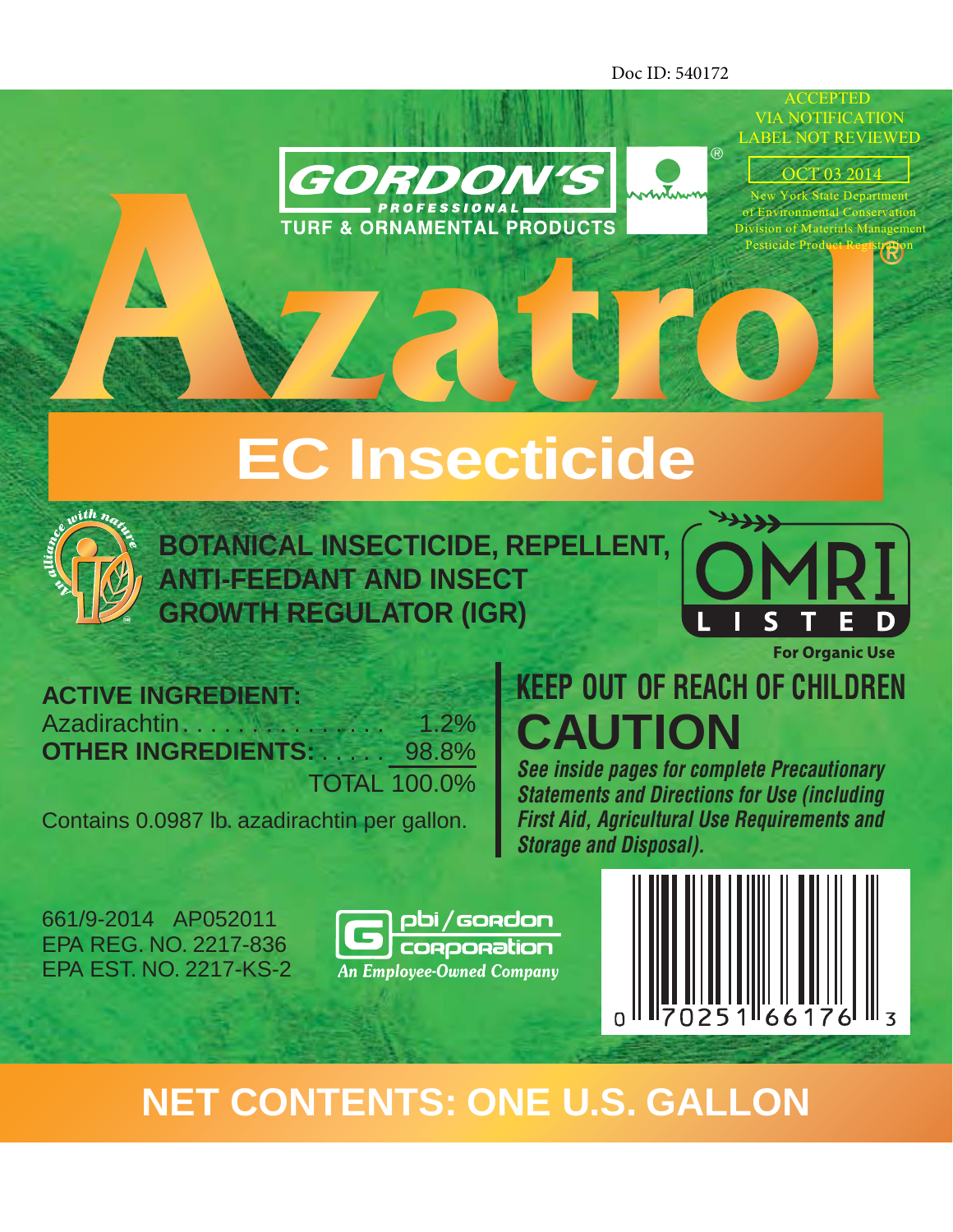# **TABLE OF CONTENTS**

| <b>INDOOR AND OUTDOOR ORNAMENTAL TREES,</b><br>High Volume and Low Volume Applications, Tables 3 and 4 12 |
|-----------------------------------------------------------------------------------------------------------|
|                                                                                                           |
| DRENCH APPLICATION FOR GREENHOUSES, NURSERIES,<br>INTERIORSCAPES AND FOR PLANTS GROWN IN CONTAINERS 14-15 |
|                                                                                                           |
|                                                                                                           |
| <b>GARDEN CROPS, VEGETABLES, HERBS AND SPICES</b>                                                         |
|                                                                                                           |
|                                                                                                           |
|                                                                                                           |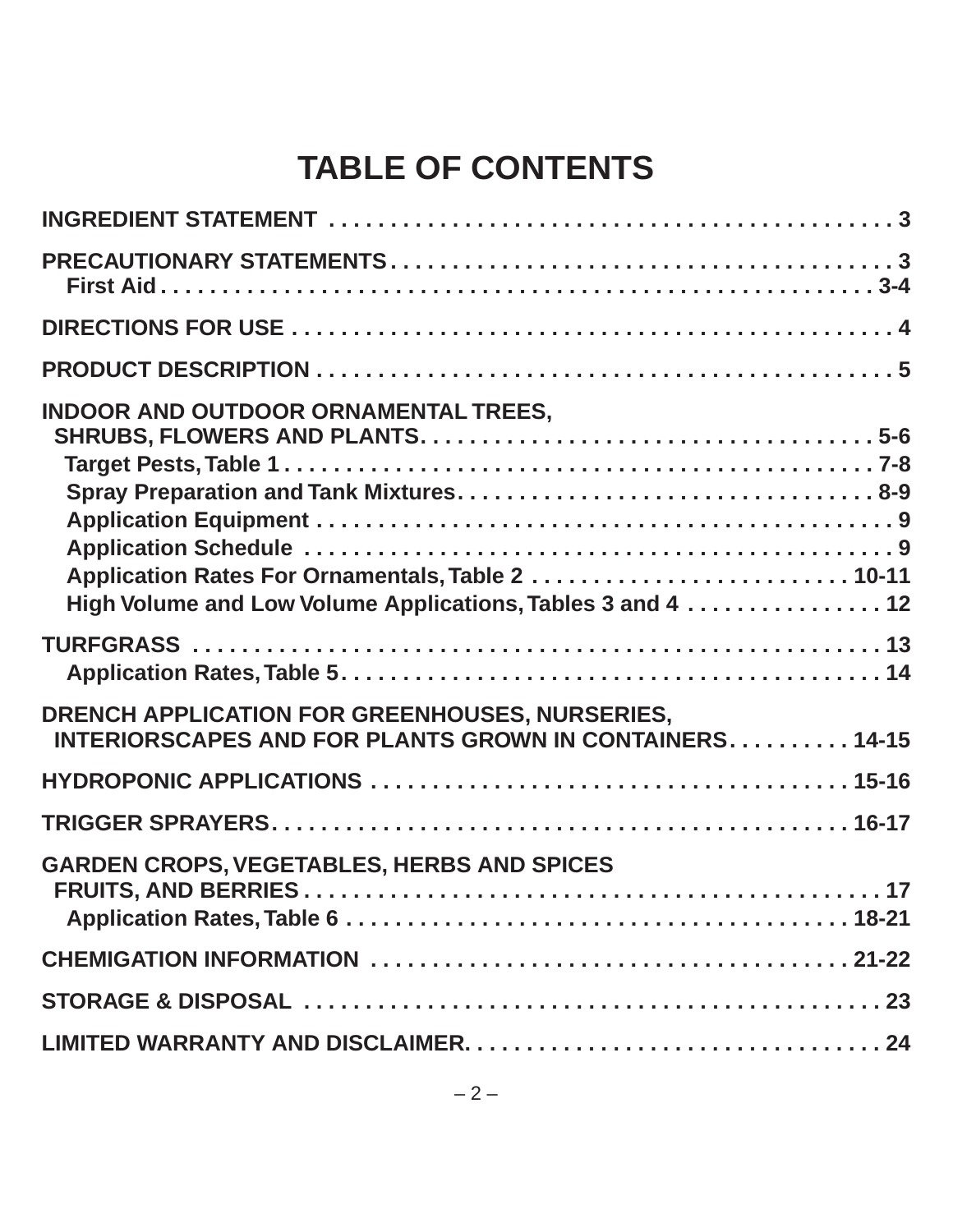

# **• INDOOR AND OUTDOOR VEGETABLES, ORNAMENTAL FLOWERS, TREES, TURFGRASS, SHRUBS AND PLANTS, INCLUDING PLANTS GROWN IN CONTAINERS, INTERIOR - SCAPES, HOME AND GARDEN USE.**

# **ACTIVE INGREDIENT:**

| Azadirachtin                    | $1.2\%$             |
|---------------------------------|---------------------|
| <b>OTHER INGREDIENTS: 98.8%</b> |                     |
|                                 | <b>TOTAL 100.0%</b> |

Contains 0.0987 lb. azadirachtin per gallon.

# **KEEP OUT OF REACH OF CHILDREN CAUTION**



**READ ENTIRE LABEL BEFORE EACH USE. OBSERVE ALL PRECAUTIONS AND FOLLOW DIRECTIONS CAREFULLY.**

# **PRECAUTIONARY STATEMENTS**

**Hazards to Humans and Domestic Animals CAUTION:** Harmful if absorbed through skin or if inhaled. Avoid breathing vapor. Causes moderate eye irritation. Prolonged or frequently repeated skin contact may cause allergic reactions in some individuals. Avoid contact with skin, eyes or clothing. Wash thoroughly with soap and water after handling and before eating, drinking, chewing gum, or using tobacco. Remove contaminated clothing and wash clothing before reuse.

# **FIRST AID**

# **If on skin or clothing:**

- Take off contaminated clothing.
- Rinse skin immediately with plenty of water for 15-20 minutes.
- Call a poison control center or doctor for treatment advice.

# **If inhaled:**

- Move person to fresh air.
- If person is not breathing, call 911 or an ambulance, then give artificial respiration, preferably mouth-to-mouth if possible.
- Call a poison control center or doctor for further treatment advice.

# **If in eyes:**

- Hold eye open and rinse slowly and gently with water for 15-20 minutes. Remove contact lenses, if present, after the first 5 minutes, then continue rinsing eye.
- Call a poison control center or doctor for treatment advice.

*(continued on next page)*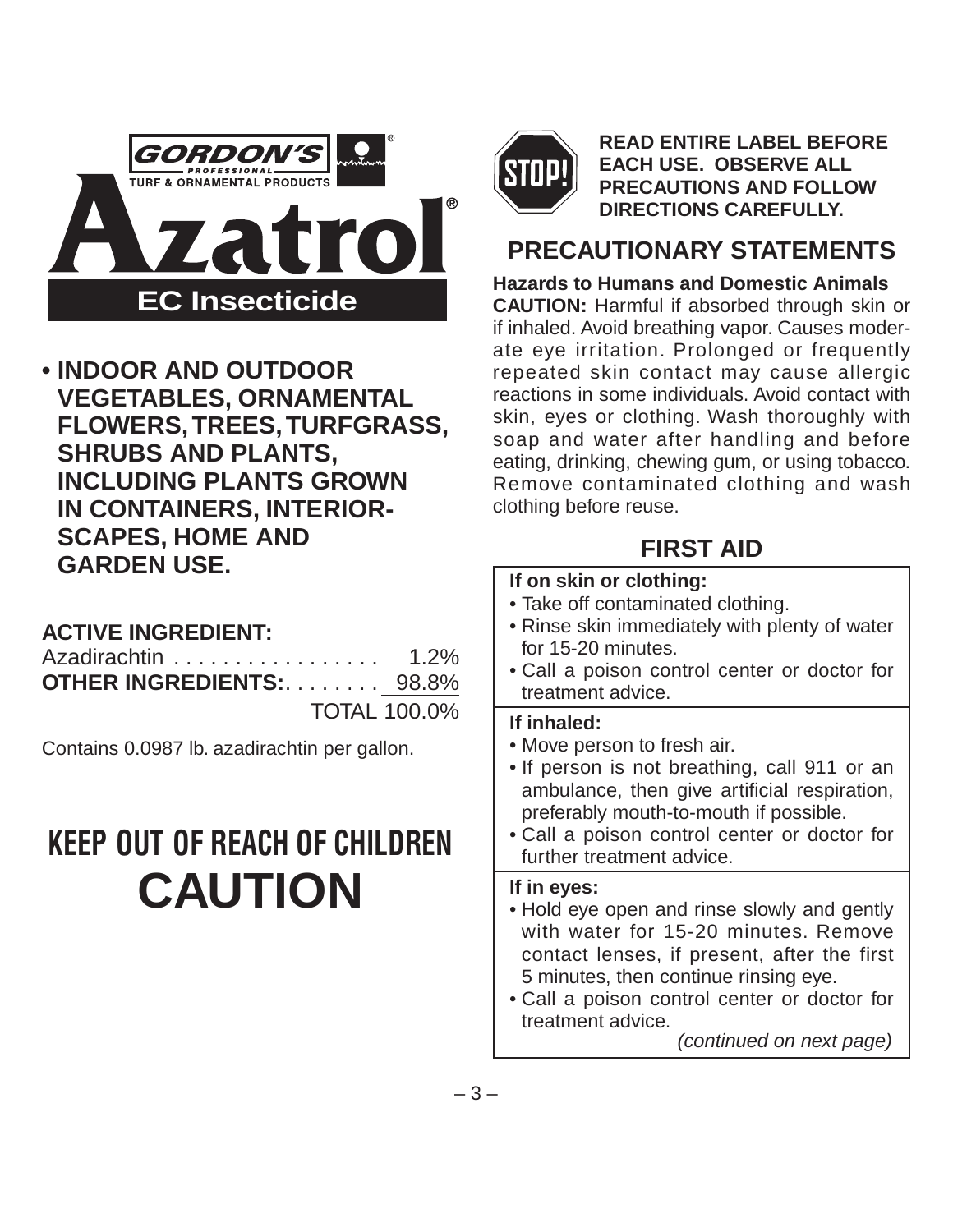# **FIRST AID** *(continued)*

Have the product container or label with you when calling a poison control center or doctor, or going for treatment.

In case of medical emergency involving this product, you may call toll free, 1-877-800- 5556 for additional treatment information.

# **PERSONAL PROTECTIVE EQUIPMENT (PPE)**

Applicators and other handlers must wear:

- Long sleeved shirt and pants
- Waterproof gloves
- Shoes plus socks

Follow manufacturer's instructions for cleaning/ maintaining PPE. If no such instructions for washables exist, use detergent and hot water. Keep and wash PPE separately from other laundry.

# **USER SAFETY RECOMMENDATIONS**

Wash hands before eating, drinking, chewing gum, using tobacco or using the toilet. Remove clothing immediately if pesticide gets inside. Then wash thoroughly and put on clean clothing.

# **ENVIRONMENTAL HAZARDS:**

This pesticide is toxic to fish and aquatic invertebrates. For terrestrial uses: do not apply directly to water, or to areas where surface water is present or to intertidal areas below the mean high water mark. Do not contaminate water when cleaning equipment or disposing of equipment washwater or rinsate.

# **DIRECTIONS FOR USE**

It is a violation of Federal law to use this product in a manner inconsistent with its labeling.

Do not apply this product in a way that will contact workers or other persons, either directly or through drift. Only protected handlers may be in the area during application. For any requirements specific to your state or tribe, consult the agency responsible for pesticide regulation.

# **AGRICULTURAL USE REQUIREMENTS**

Use this product only in accordance with its labeling and with the Worker Protection Standard, 40 CFR part 170.

This Standard contains requirements for the protection of agricultural workers on farms, forests, nurseries, and greenhouses, and handlers of agricultural pesticides. It contains requirements for training, decontamination, notification, and emergency assistance. It also contains specific instructions and exceptions pertaining to the statements on this label about personal protective equipment (PPE) and restrictedentry interval. The requirements in this box only apply to uses of this product that are covered by the Worker Protection Standard (WPS).

Do not enter or allow worker entry into treated areas during the restricted-entry interval (REI) of 4 hours.

PPE required for early entry to treated areas that is permitted under the Worker Protection Standard and that involves contact with anything that has been treated, such as plants, soil, or water is

**Coveralls** Waterproof gloves Shoes plus socks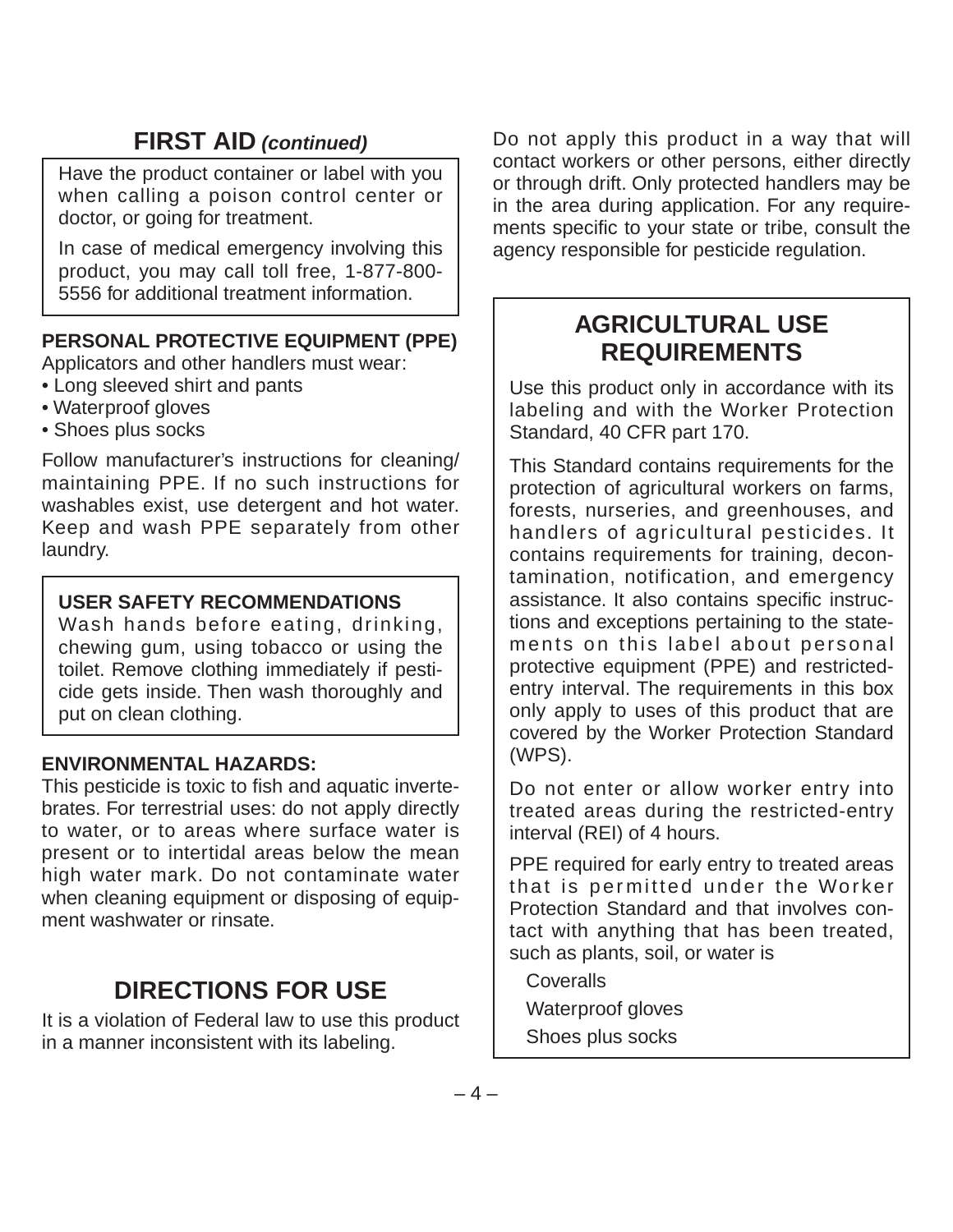# **NON-AGRICULTURAL USE REQUIREMENTS**

These requirements apply to uses of this product that are NOT within the scope of the Worker Protection Standard (WPS) for agricultural pesticides (40 CFR Part 170). The WPS applies when this product is used to produce agricultural plants on farms, forests, nurseries, or greenhouses. For other uses, including golf courses and other non-agricultural uses, do not enter treatment areas without protective clothing until sprays have dried.

Read entire label. Use strictly in accordance with precautionary statements and directions, and with applicable state and federal regulations.

This is an end use product. PBI/Gordon Corporation does not intend that this product be reformulated or repackaged except under a toll repackaging agreement.

# **PRODUCT DESCRIPTION:**

Azatrol® EC Insecticide is a botanical product for control of insects on indoor and outdoor plants including ornamental trees, shrubs, flowers, garden vegetables, turfgrass, fruit trees and nut trees.

Azatrol® EC Insecticide has repellent and antifeedant properties and acts as an oviposition deterrent for some insects. When used as a component of an Integrated Pest Management (IPM) program, Azatrol® EC Insecticide provides an effective resistance management tool.

# **MODE OF ACTION:**

Azatrol<sup>®</sup> EC Insecticide controls target pests on contact or by ingestion. The product acts on pests by way of repellence, anti-feedance, and interference with the molting process.

Azadirachtin, an insect growth regulator (IGR), mimics the pests' hormones and disrupts distinct stages of growth and development of insects and mites. The primary mode of action of azadirachtin is an interference with synthesis and metabolism of ecdysone and the juvenile hormone. Ecdysone is the molting hormone of insects, and azadirachtin can regulate growth leading to death before or during molting.

**INDOOR AND OUTDOOR ORNAMENTAL TREES, SHRUBS, FLOWERS, AND PLANTS ESTABLISHED IN RESIDENTIAL, LAND-SCAPE PLANTINGS AROUND INSTITU-TIONAL, PUBLIC, COMMERCIAL AND INDUSTRIAL BUILDINGS, PARKS, RECRE-ATIONAL AREAS, GREENHOUSES, SHADE-CLOTHS, NURSERIES, AND ATHLETIC FIELDS.**

Azatrol® EC Insecticide has been evaluated for phytotoxicity on a wide range of ornamentals and crops. However, since testing on all plant varieties is not feasible, test a small portion of the area to be treated for phytotoxicity before treating the entire area. All possible combinations or sequences of pesticide sprays, including other fertilizers, surfactants, adjuvants and other pesticides have not been tested. Thus, testing for phytotoxicity of spray mixtures is recommended.

The professional user assumes the responsibility for determining the level of tolerance of treated plants to Azatrol® EC Insecticide when applied alone or in tank-mix combinations under commercial growing conditions.

Waxy bloom on certain ornamental plants may be reduced after an Azatrol® EC Insecticide application.

Applications of Azatrol® EC Insecticide may remove the glaucous 'blue' coloring from evergreens such as Colorado blue spruce and Koster spruce.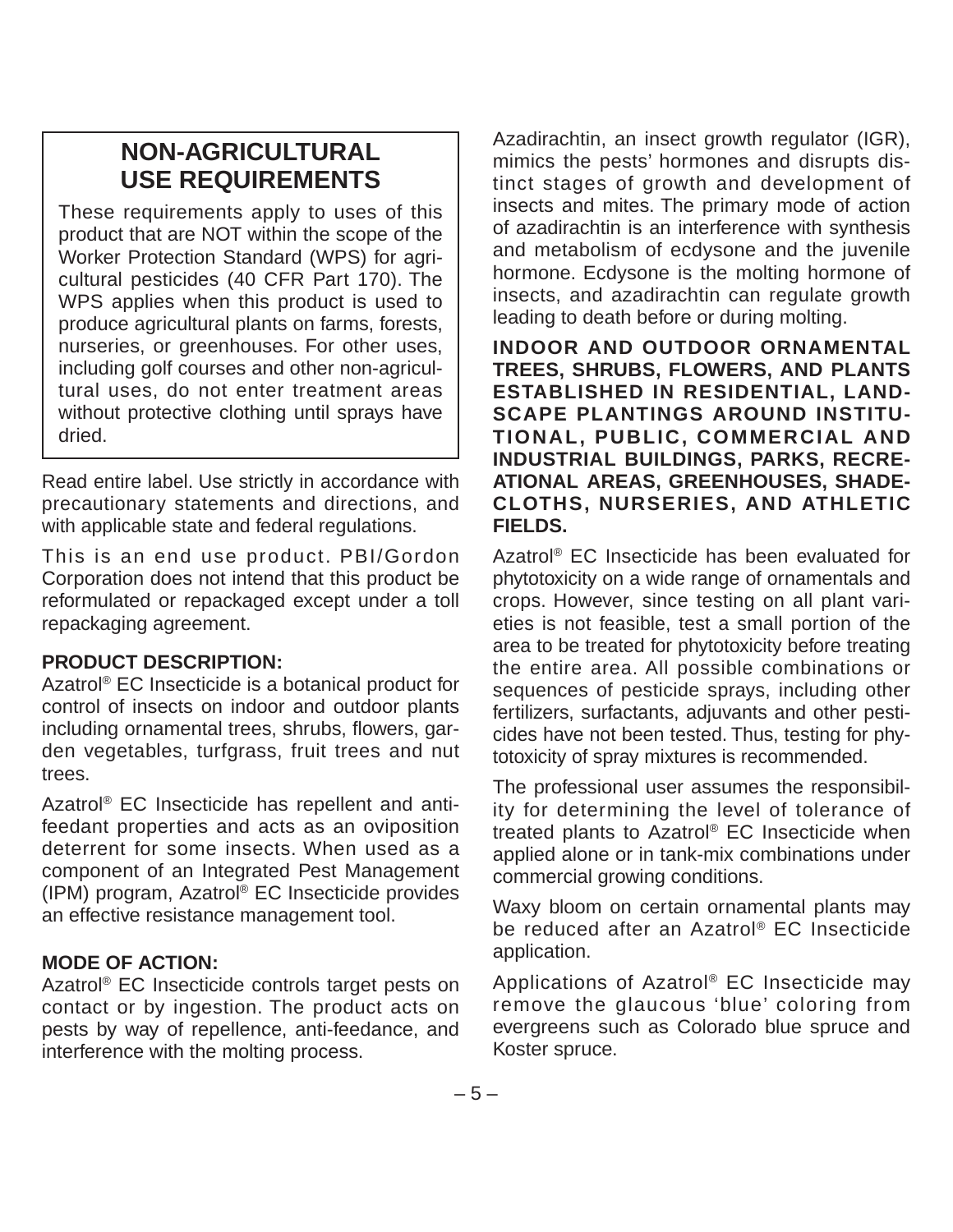Use Azatrol® EC Insecticide on the following plants:

| <b>Ornamental Plants</b><br>and Flowers: | Actinopteris, African violets*, ageratum, aglaonema, Algerian ivy,<br>allamanda, alocasia, amaranthus, anthurium, aphelandra,<br>arborvitae, Artemisia, aster, aucuba ilex, azalea, baby's breath,<br>begonia, Boston fern, bougainvillea, boxwood, brachycome, cacti,<br>calabrese, caladium, calathea, calendula, calla, camellia, carnation,<br>ceanothus, chrysanthemum, cineraria, coleus, columbine,<br>cotoneaster, cyclamen, daffodil, dahlia, daisy, daylily, delphinium,<br>dianthus, dieffenbachia, dogwood, dusty miller, Easter lily, English<br>ivy, euphorbia, fern, ficus, foliage plants, foxglove, freesia, fuschia,<br>gaillardia, gardenia, geranium, gerbera, gladiola, gloxinia,<br>gypsophilla, hedera, hibiscus, hyacinth, hydrangea, ilex, impatiens,<br>iris, ivy, jasmine, lilac, lily, maidenhair fern, mandevilla, marigold,<br>narcissus, nasturtium, orchid*, pansy, pelargonium, peony,<br>peperomia, petunia, philodendron, phlox, photinia, pinks,<br>pittosporum, poinsettia*, pothos, portulaca, primrose, pyracantha,<br>rhododendron, rose, rosemary, rubber plant, salvia, schefflera,<br>sedum, sempervivum, snapdragon, spathiphyllum, stock,<br>syngonium, tulip, verbena, vinca, wandering jew, yucca, zinnia<br>*Caution is recommended when making applications to these species.<br>Spotting of plant foliage and blossoms is possible. |
|------------------------------------------|---------------------------------------------------------------------------------------------------------------------------------------------------------------------------------------------------------------------------------------------------------------------------------------------------------------------------------------------------------------------------------------------------------------------------------------------------------------------------------------------------------------------------------------------------------------------------------------------------------------------------------------------------------------------------------------------------------------------------------------------------------------------------------------------------------------------------------------------------------------------------------------------------------------------------------------------------------------------------------------------------------------------------------------------------------------------------------------------------------------------------------------------------------------------------------------------------------------------------------------------------------------------------------------------------------------------------------------------------------------------------------------|
| <b>Ornamental Trees</b><br>and Shrubs:   | Andromeda, arborvitae, ash, Austrian pine, azalea, beech, birch,<br>birdsnest spruce, blue spruce, bougainvillea, boxwood, butternut,<br>cedar, charmaecyparis, cherry, cotoneaster, crabapple, cyprus,<br>dogwood, Douglas fir, elm, euonymus, firethorn, forsythia, hackberry,<br>hawthorn, hemlock, hickory, holly, honey locust, horse chestnut,<br>juniper, larch, laurel, lilac, linden, London planetree, magnolia,<br>mandevilla, maple, mimosa, mountain ash, myrtle, oak,<br>pachysandra, peach, photinia, pine, planetree, poplar, privet,<br>purpleleaf wintercreeper, quince, sage, spruce, sycamore, white<br>cedar, white pine, yew                                                                                                                                                                                                                                                                                                                                                                                                                                                                                                                                                                                                                                                                                                                                    |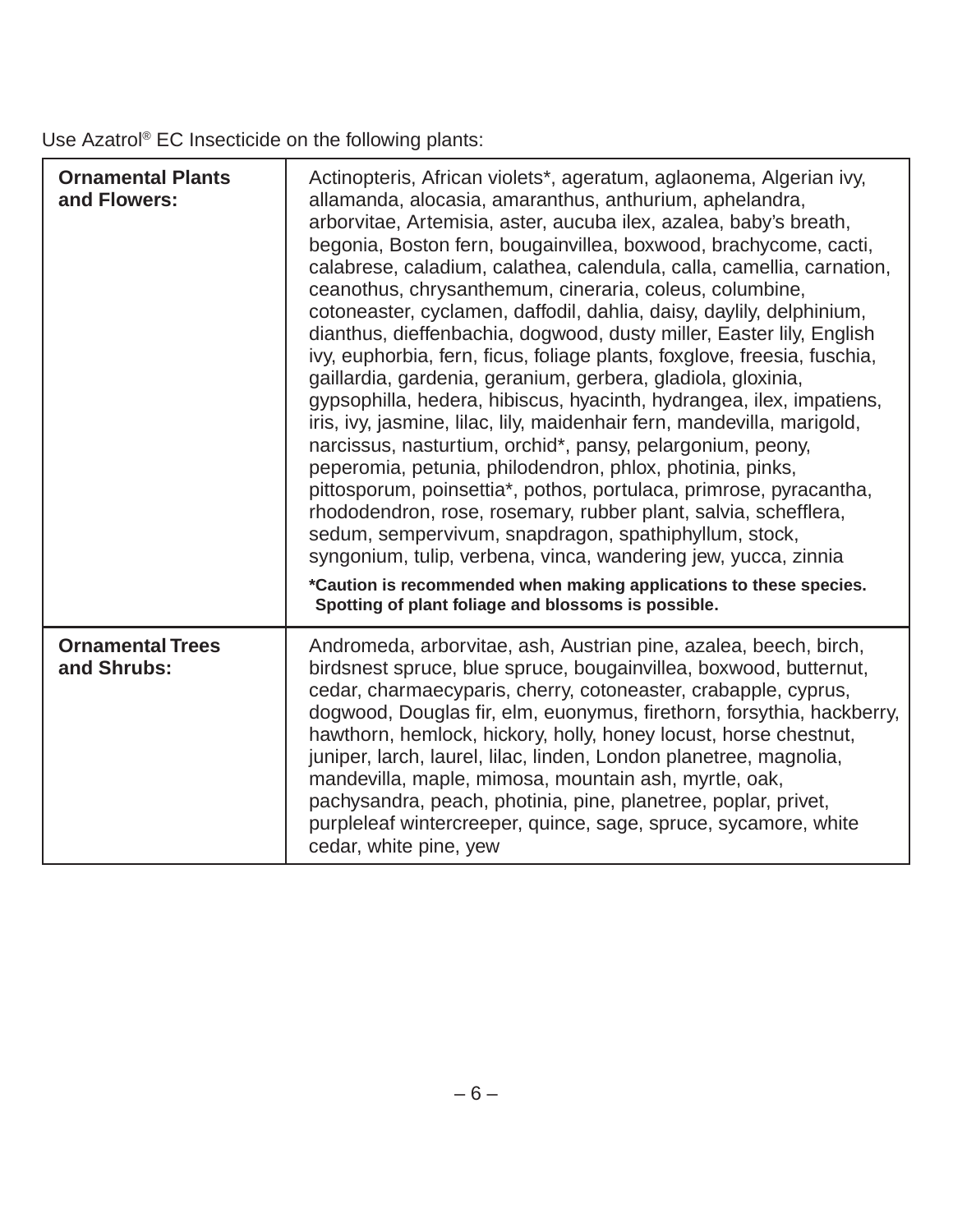# **PESTS CONTROLLED OR SUPPRESSED**

Use Azatrol® EC Insecticide against the following pests presented in Table 1.

# **TABLE 1. TARGET PEST SPECIES OF AZATROL® EC INSECTICIDE.**

| <b>HEMIPTERA AND HOMOPTERA</b><br>true bugs including boxelder bugs, chinch<br>bugs, lygus bugs and stink bug; lacebugs;<br>leafhoppers including grape leafhopper,<br>spittlebug, potato leafhopper and variegated<br>leafhopper; mealy bugs including apple mealy<br>bugs, citrus mealy bugs, grape mealy bugs;<br>whiteflies including greenhouse whitefly,<br>silverleaf whitefly and sweet potato whitefly<br>and woolly whitefly; aphids including apple<br>aphid, green peach aphid, melon aphid, pea<br>aphid, potato aphid and rose aphid; psyllids<br>including pear psyllids and scales including<br>black scale, brown soft scale, California red<br>scale, coffee scale, olive scale, San Jose<br>scale, and cottony cushion scale. | <b>LEPIDOPTERA</b><br>moths including European pine shoot moth,<br>pine tip moth and Tussock moth; leafrollers<br>including blueberry leafroller, filbert leafroller,<br>fruitree leafroller, citrus leafminers, grape<br>leafroller, oblique banded leafroller,<br>omnivorous leafroller; cutworms including<br>black cutworm and citrus cutworm;<br>caterpillars and loopers including bagworms,<br>budworms, cabbage looper, canker worms,<br>case bearers, caseworms, corn earworm,<br>diamondback moth, fruit worms, grapeleaf<br>skeletonizer, gypsy moth, hornworms,<br>imported cabbageworm, navel orangeworm,<br>soybean looper, spruce budworm, tent<br>caterpillar, tip moths, tent caterpillars, tobacco<br>budworm, tobacco hornworm, tomato<br>pinworm and tussock moth; armyworms<br>including beet armyworm, fall armyworm, |
|--------------------------------------------------------------------------------------------------------------------------------------------------------------------------------------------------------------------------------------------------------------------------------------------------------------------------------------------------------------------------------------------------------------------------------------------------------------------------------------------------------------------------------------------------------------------------------------------------------------------------------------------------------------------------------------------------------------------------------------------------|---------------------------------------------------------------------------------------------------------------------------------------------------------------------------------------------------------------------------------------------------------------------------------------------------------------------------------------------------------------------------------------------------------------------------------------------------------------------------------------------------------------------------------------------------------------------------------------------------------------------------------------------------------------------------------------------------------------------------------------------------------------------------------------------------------------------------------------------|
|                                                                                                                                                                                                                                                                                                                                                                                                                                                                                                                                                                                                                                                                                                                                                  | lawn armyworm, southern armyworm and<br>yellow striped armyworm; webworms and<br>leaf perforators.                                                                                                                                                                                                                                                                                                                                                                                                                                                                                                                                                                                                                                                                                                                                          |
| <b>COLEOPTERA</b><br>beetles, grubs and weevils including Asian<br>long-horned beetle, bark beetles, black vine<br>weevil, Colorado potato beetle, elm bark<br>beetle, European chafer, flea beetles,<br>Japanese beetle, June beetle, leaf beetles,<br>Mexican bean beetle, Northern masked<br>chafer, rose chafer and Southern masked<br>chafer and twig girdlers.                                                                                                                                                                                                                                                                                                                                                                             | <b>DIPTERA</b><br>flies including Caribbean fruit fly, cherry<br>maggots, crane fly, fungus gnat, Hessian fly,<br>oriental fruit fly, Mediterranean fruit fly, marsh<br>crane flies, melon fly, shore fly and walnut<br>husk fly; leafminers including citrus<br>leafminers and serpentine leafminers.<br>(Table 1 continued on next page)                                                                                                                                                                                                                                                                                                                                                                                                                                                                                                  |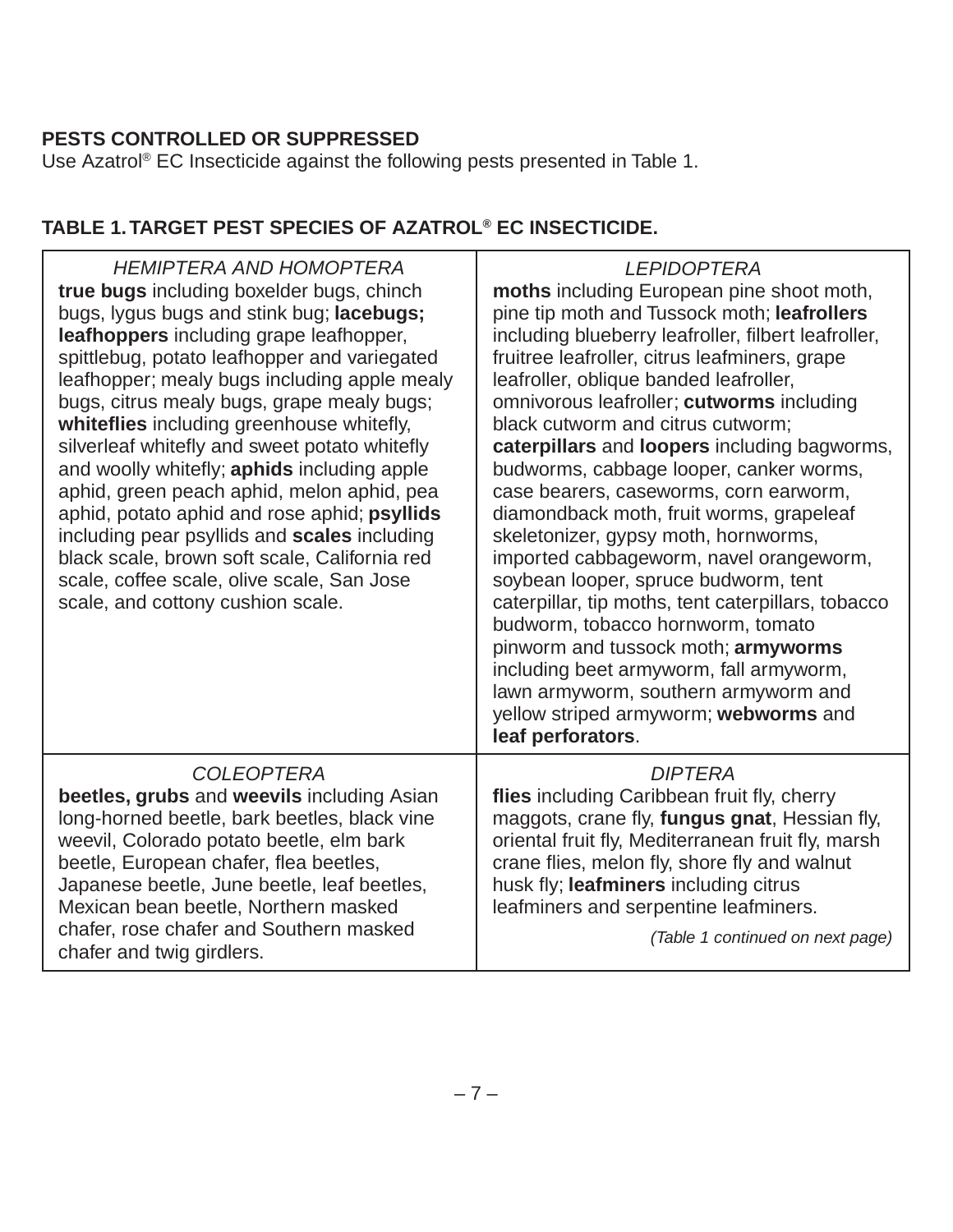# **TABLE 1. TARGET PEST SPECIES OF AZATROL® EC INSECTICIDE** *(continued)***.**

| <b>THYSANOPTERA</b><br>thrips including citrus thrips, flower thrips,<br>gladiolus thrips, onion thrips, thrips palmi and<br>Western flower thrips. | <b>ACARINA</b><br>mites, red spider mites, brown mite, clover<br>mite, conifer spider mite, European red mite,<br>spruce spider mite, and two-spotted<br>spider mite. |
|-----------------------------------------------------------------------------------------------------------------------------------------------------|-----------------------------------------------------------------------------------------------------------------------------------------------------------------------|
| <i><b>ORTHOPTERA</b></i><br>crickets; grasshoppers; locusts                                                                                         | <b>HYMENOPTERA</b><br>sawflies including European sawflies,<br>pear sawflies, red-headed pine sawflies,<br>yellow-headed pine sawflies.                               |
| <b>NEMATODA</b><br><b>nematodes</b> (suppression)                                                                                                   |                                                                                                                                                                       |

#### **SPRAY PREPARATION**

Azatrol® EC Insecticide is an emulsifiable concentrate to be diluted with water.

#### **Water as diluent:**

Add one-half the required amount of water to the spray tank, then add Azatrol® EC Insecticide slowly with agitation, and complete filling the tank with water. To prevent separation of the emulsion, mix thoroughly and continue agitation while spraying.

This product forms an emulsion and can separate upon extended or prolonged standing. Re-agitate to assure uniformity of the spray mixture.

It is suggested that the water pH be 5 to 7. Do not use tank additives that alter the pH of the spray solution above pH 7. Buffer the spray solution to alter the pH range as appropriate.

#### **Prepare only the volume needed for the intended application, and use the spray mixture within 24 hours of preparation.**

#### **TANK MIXTURES**

Azatrol® EC Insecticide is an emulsifiable concentrate and is compatible with commonly used pesticides and fertilizers. Always check the physical compatibility using a jar test in the correct proportions if needed.

If a broader spectrum of control is required tankmix Azatrol® EC Insecticide with insecticides or miticides. If a rapid knockdown of heavy populations is necessary, then include an effective contact insecticide/miticide in combination with Azatrol® EC Insecticide.

Tank mixture recommendations are for use only in states where the companion product(s) and the application site are registered.

Always read and follow the directions for use, precautions and limitations for use on all product labels used in combination. *Applications must follow the precautions and limitations of the most restrictive product label in the mixture. Do not exceed the dosage rates of any product.* 

#### **Select the right companion products:**

IPM uses a variety of control options including biological, chemical, and cultural practices. Azadirachtin is botanical with growth regulator effect on insects and mites. Companion products include pyrethroids, spinosyns,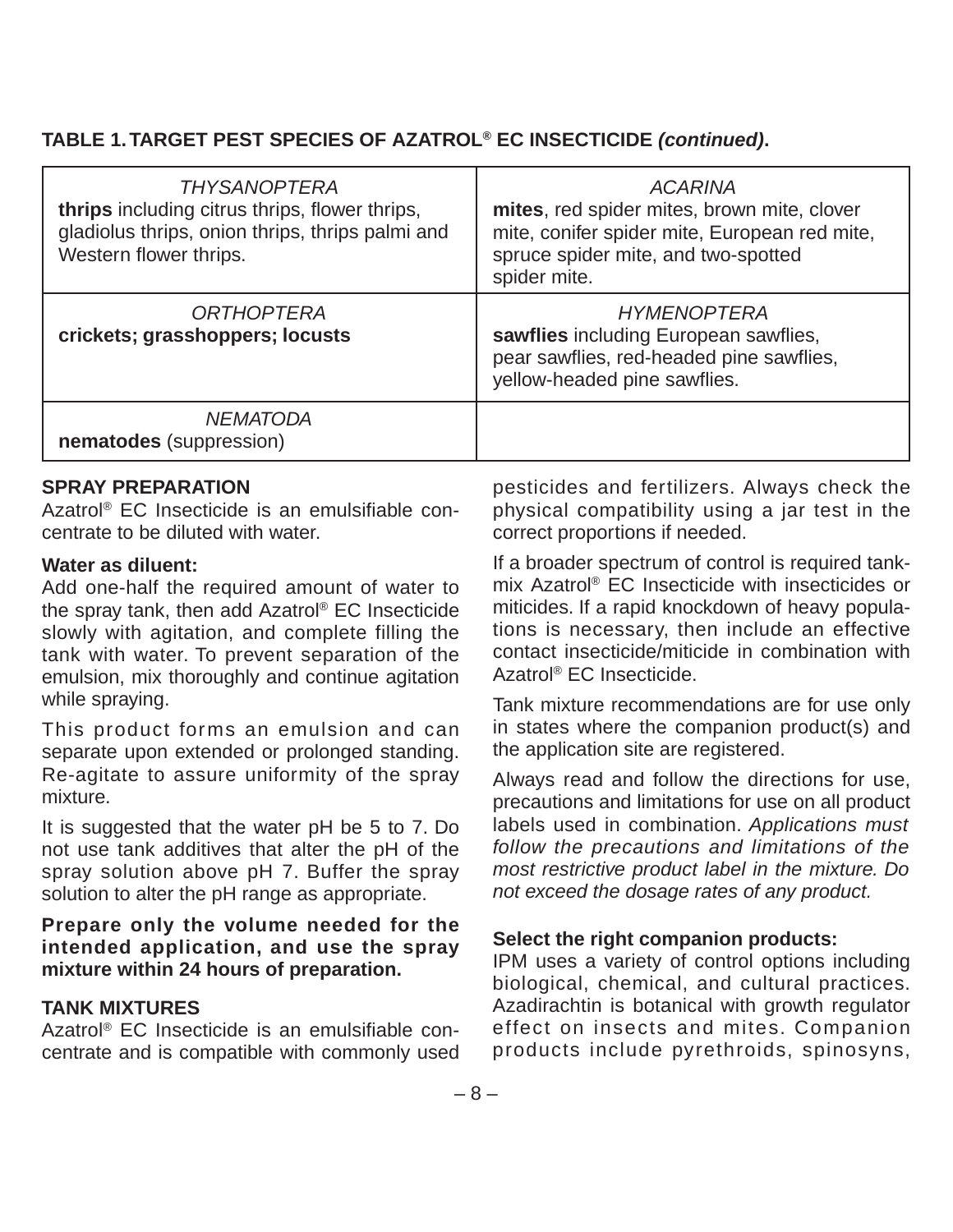microbial toxins, and chloronicotinyls that can complement azadirachtin. Formulations of bifenthrin, spinosad, abamectins, and imidacloprid are effective for different pests. Select the product that has been proven to provide adequate performance for the pests you are trying to control.

#### **Physical Incompatibility**

Do not use Azatrol® EC Insecticide with Captan, Bordeaux mixture, triphenyltin hydroxide, lime sulfur, Rayplex iron or other highly alkaline materials as they can cause phytotoxicity and/or reduced efficacy on some target pests. Tank-mix combinations with compounds known to be incompatible with oil-based formulations are not to be used or phytotoxicity may occur.

#### **ADJUVANTS**

The addition of adjuvants may enhance control under certain conditions; the use of adjuvants or oils may cause phytotoxicity and should be thoroughly tested prior to use. Do not add crop oils to spray mixtures intended for use on ornamental plants, flowers, trees, and shrubs.

#### **APPLICATION EQUIPMENT**

#### **Ground Equipment**

Apply Azatrol<sup>®</sup> EC Insecticide with handoperated (manual) or power spray equipment suitable for low volume and/or high volume applications. Follow the recommendations of the equipment manufacturer when using backpack sprayers, hose-end sprayers, compression (pump-up) sprayers, and other sprayers suitable for foliar applications of insecticides.

#### **Chemigation and Subsurface Equipment**

Azatrol<sup>®</sup> EC Insecticide may also be applied through chemigation systems and sub-soil treatment equipment; always follow equipment manufacturer's directions.

#### **APPLICATION SCHEDULE**

For the most effective control, apply the product when pests are expected to appear or as soon as possible after pests appear and are in immature stages. Spray at an interval of seven (7) to ten (10) days or as the situation warrants.

During high pest infestation levels or when canopy is dense use higher dosage (use) rates and increase the spray frequency. Spraying in the morning or evening hours is recommended. Repeat spraying if rain occurs within two to three hours of spraying.

For additional guidance, consult with the state agricultural experiment station or local extension horticulturalist/arborist for information on tactics and windows of application.

#### **APPLICATION RATES**

Use Azatrol® EC Insecticide on ornamental pests as a spray concentration of 0.25-1.70% vol/vol per treatment with high volume applications in Table 2.

The application rates are specified as rate ranges depending upon the pest infestations:

**Lower rate ranges with a spray concentration of 0.25-0.75% vol/vol:** Use lower rate ranges for light infestations of lepidopterous insects, at the first sign or at the first observation of the early and uniform growth stages of the pest(s), and/or tank mixtures with contact insecticides.

**Medium rate ranges with a spray concentration of 0.75-1.25% vol/vol:** Use medium rate ranges for moderate infestations, when multiple growth stages of the pests are present, and/or heterogeneous pesticide populations are present.

**Upper rate ranges with a spray concentration of 1.25-1.70% vol/vol:** Use upper rate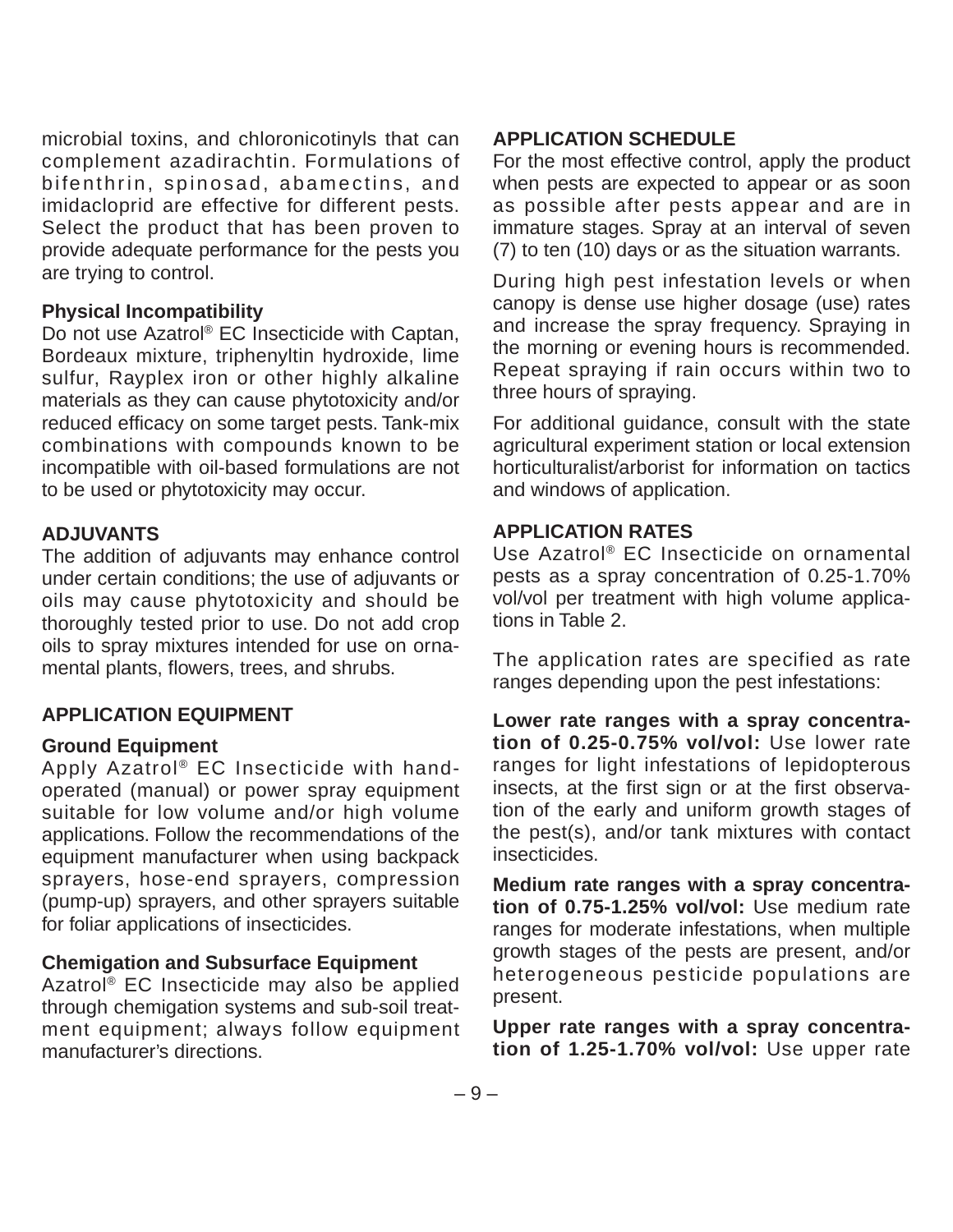ranges for moderate to heavy pest populations of difficult-to-control pest species, for the late stages of larva/worms, for dense foliage, and/or when re-infestations occur.

### **High Volume Applications:**

Apply Azatrol® EC Insecticide at spray concentration of 0.25-1.70% v/v in sufficient amounts of water to achieve complete coverage. Use an adequate spray volume to wet the leaves (foliage) and stems. Spray volumes will vary with the plant size.

Attempt to penetrate dense foliage. Thorough coverage of the upper and lower leaf surfaces is critical for effective levels of control.

Refer to Table 3 for the amounts of Azatrol® EC Insecticide required to prepare spray concentrations of 0.25% to 1.70% for spray volumes of 1 gallon to 200 gallons.

## **Specialized Low Volume Applications:**

Select a spray volume to achieve sufficient coverage. Uniform coverage of both upper and lower leaf surfaces is critical for effective insect control.

Apply Azatrol® EC Insecticide in a minimum spray volume of 5 gallons per acre. Larger plants will require the higher spray volumes (20-25 gallons per acre) to obtain sufficient coverage.

Do not exceed 20 grams active ingredient per acre per application or 57 fl. oz. of product per acre per application.

Refer to Table 4 for the amounts of Azatrol® EC Insecticide required to prepare spray concentrations of 0.25% to 1.70% for spray volumes of 5-25 gallons per acre.

### **TABLE 2. APPLICATION RATES FOR ORNAMENTALS ESTABLISHED IN RESIDENTIAL, LANDSCAPE PLANTINGS AROUND INSTITUTIONAL, PUBLIC, COMMERCIAL AND INDUSTRIAL BUILDINGS, PARKS, RECREATIONAL AREAS, GREENHOUSES, SHADECLOTHS, NURSERIES, AND ATHLETIC FIELDS**

|                                                                   |                                                                                   | <b>SPRAY</b>                                    |                                   | Amounts of Azatrol® EC Insecticide                  |                                  |
|-------------------------------------------------------------------|-----------------------------------------------------------------------------------|-------------------------------------------------|-----------------------------------|-----------------------------------------------------|----------------------------------|
| <b>USE</b>                                                        | <b>PESTS</b>                                                                      | <b>CONCENTRATION</b><br>$\frac{0}{0}$           | <b>Fluid ounces</b><br>per gallon | <b>Fluid ounces</b><br>per 100 gallons              | <b>Quarts per</b><br>100 gallons |
| Including<br>trees, shrubs,<br>flowers,<br>conifers,              | Armyworms<br>Azalea caterpillars<br>Aphids<br><b>Bagworms</b>                     | Lower rate ranges<br>of 0.25-0.75%<br>vol/vol:  | $0.32 - 1.0$ fl. oz.              | 32-96 fl. oz.                                       | $1.0 - 3.0$ gts.                 |
| evergreens,<br>herbaceous<br>ornamentals,<br>foliage plants,      | <b>Black vine weevils</b><br>Boxelder bugs<br><b>Budworms</b><br>Cankerworms      | Medium rate ranges<br>of 0.75-1.25%<br>vol/vol: | 1.00-1.60 fl. oz.                 | 96-160 fl. oz.                                      | $3.0 - 5.0$ gts.                 |
| container-<br>grown<br>ornamentals,<br>plants and<br>groundcovers | Cutworms<br>Eastern tent<br>caterpillars<br>Elm leaf beetles<br>European sawflies | Upper rate ranges<br>of 1.25-1.70%<br>vol/vol:  | 1.60-2.18 fl. oz.                 | 160-218 fl. oz.<br>(Table 2 continued on next page) | $5.0 - 6.8$ gts.                 |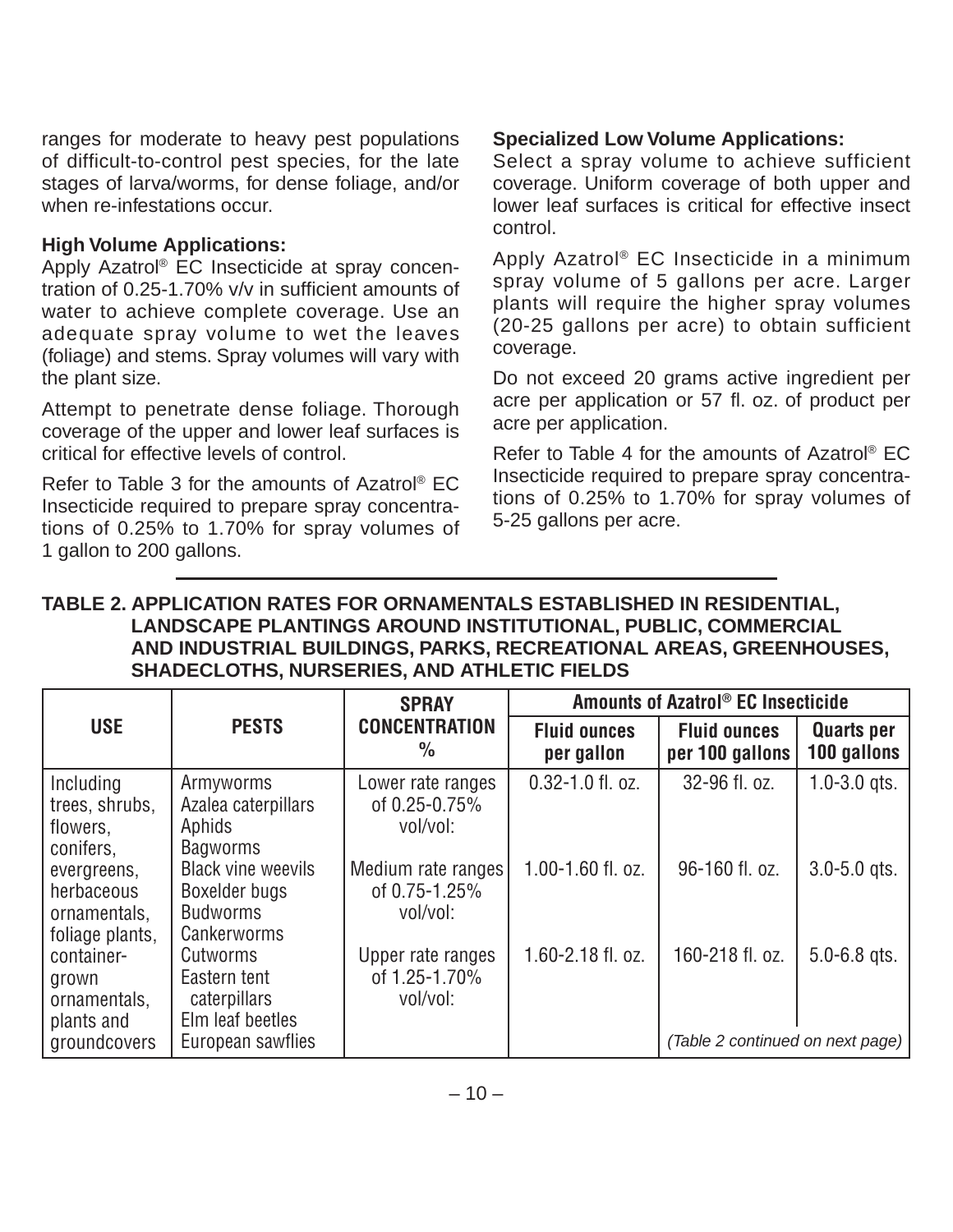# **TABLE 2. (continued)**

|                                                                   |                                                                                                                                                                                                                                                                                                                                                                                                                                                                                                                                                                                | Amounts of Azatrol® EC Insecticide<br><b>Spray</b> |                                   |                                        |                                  |
|-------------------------------------------------------------------|--------------------------------------------------------------------------------------------------------------------------------------------------------------------------------------------------------------------------------------------------------------------------------------------------------------------------------------------------------------------------------------------------------------------------------------------------------------------------------------------------------------------------------------------------------------------------------|----------------------------------------------------|-----------------------------------|----------------------------------------|----------------------------------|
| <b>Use</b>                                                        | <b>Pests</b>                                                                                                                                                                                                                                                                                                                                                                                                                                                                                                                                                                   | <b>Concentration</b><br>$\frac{0}{0}$              | <b>Fluid ounces</b><br>per gallon | <b>Fluid ounces</b><br>per 100 gallons | <b>Quarts per</b><br>100 gallons |
| Including<br>trees, shrubs,<br>flowers,<br>conifers,              | Fall webworms<br>Flea beetles<br>Forest tent<br>caterpillars                                                                                                                                                                                                                                                                                                                                                                                                                                                                                                                   | Lower rate ranges<br>of 0.25-0.75%<br>vol/vol:     | 0.32-1.0 fl. oz.                  | 32-96 fl. oz.                          | $1.0 - 3.0$ qts.                 |
| evergreens,<br>herbaceous<br>ornamentals,<br>foliage plants,      | Gypsy moth larvae<br>Japanese beetles<br>June beetles<br>Lace bugs                                                                                                                                                                                                                                                                                                                                                                                                                                                                                                             | Medium rate ranges<br>of 0.75-1.25%<br>vol/vol:    | 1.00-1.60 fl. oz.                 | 96-160 fl. oz.                         | $3.0 - 5.0$ qts.                 |
| container-<br>grown<br>ornamentals,<br>plants and<br>groundcovers | Leaf-feeding<br>caterpillars<br>Leafhoppers<br>Leafminers<br>Leafrollers<br>Leaf skeletonizers<br>Oleander moth<br>larvae<br>Pine sawflies<br>Pine shoot beetles<br>Pine tip moths<br>Plant bugs<br>Sawflies (larva)<br>Scale insects<br>(crawlers)<br>Spruce budworm<br><b>Striped beetles</b><br>Striped oakworms<br><b>Thrips</b><br>Tussock moth larvae<br>Brown soft scale<br>California red scale<br>(crawler)<br><b>Clover mites</b><br><b>Mealybugs</b><br>Pine needle scale<br>(crawler)<br>Spider mites<br>Whiteflies<br>and other species<br>identified in Table 1. | Upper rate ranges<br>of 1.25-1.70%<br>vol/vol:     | 1.60-2.18 fl. oz.                 | 160-218 fl. oz.                        | $5.0 - 6.8$ qts.                 |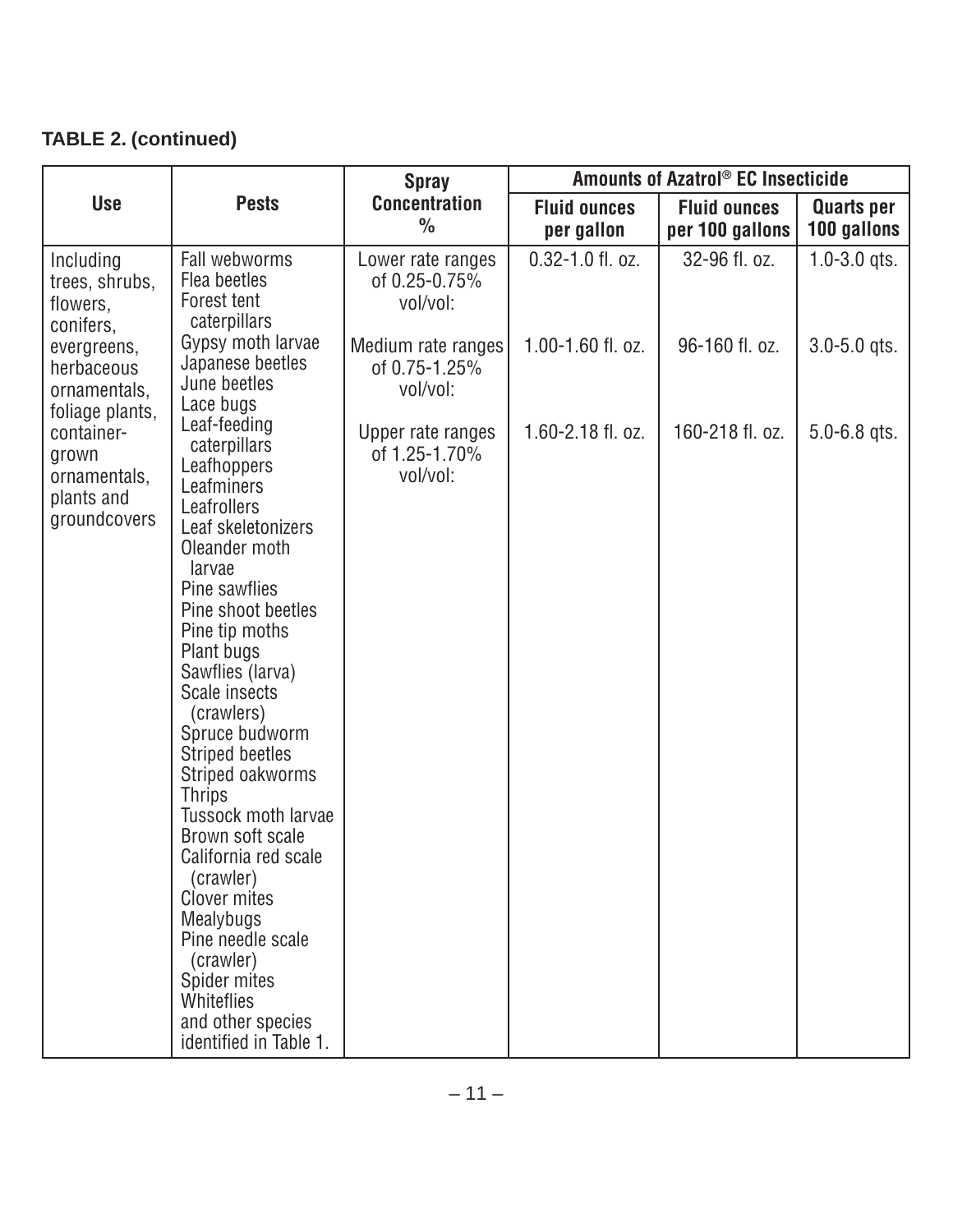| Gallons         | Amounts of Azatrol® EC Insecticide For: |                |              |              |              |              |              |
|-----------------|-----------------------------------------|----------------|--------------|--------------|--------------|--------------|--------------|
| <b>Of Water</b> | 0.25%                                   | 0.50%          | 0.75%        | 1.00%        | 1.25%        | 1.50%        | 1.70%        |
| 1 gallon        | 0.32 fl. oz.                            | $0.64$ fl. oz. | 0.96 fl. oz. | 1.28 fl. oz. | 1.60 fl. oz. | 1.94 fl. oz. | 2.18 fl. oz. |
| 5 gallons       | 1.60 fl. oz.                            | 3.2 fl. oz.    | 4.8 fl. oz.  | 6.4 fl. oz.  | 8.0 fl. oz.  | 9.7 fl. oz.  | 10.9 fl. oz. |
| 10 gallons      | 3.2 fl. oz.                             | 6.4 fl. oz.    | 9.6 fl. oz.  | 12.8 fl. oz. | 16.0 fl. oz. | 19.4 fl. oz. | 21.8 fl. oz. |
| 25 gallons      | 8.0 fl. oz.                             | 16.0 fl. oz.   | 24.0 fl. oz. | 32 fl. oz.   | $1.25$ qts.  | $1.50$ qts.  | $1.70$ qts.  |
| 50 gallons      | 16.0 fl. oz.                            | 32.0 fl. oz.   | $1.50$ qts.  | $2.0$ qts.   | $2.5$ qts.   | $3.0$ qts.   | 3.4 gts.     |
| 100 gallons     | $1.0$ qt.                               | $2.0$ qts.     | $3.0$ qts.   | $4.0$ qts.   | 5.0 gts.     | $6.0$ qts.   | $6.8$ qts.   |
| 150 gallons     | $1.5$ qts.                              | $3.0$ qts.     | $4.5$ qts.   | $6.0$ qts.   | $7.5$ qts.   | 9.0 gts.     | 10.2 gts.    |
| 200 gallons     | $2.0$ qts.                              | $4.0$ qts.     | $6.0$ qts.   | 8.0 gts.     | $10.0$ qts.  | $12.0$ gts.  | 13.6 gts.    |

**TABLE 3. SPRAY PREPARATION FOR HIGH VOLUME APPLICATIONS FOR SPRAY CONCENTRATIONS OF 0.25% TO 1.70%.**

## **TABLE 4. SPRAY PREPARATION FOR SPECIALIZED LOW VOLUME APPLICATIONS OF 5-25 GALLONS PER ACRE WITH SPRAY CONCENTRATIONS OF 0.25% TO 1.70%.**

| <b>Spray Concentration</b> | <b>Spray Volume, Gallons Per Acre</b> |                   |                   |                   |                   |  |
|----------------------------|---------------------------------------|-------------------|-------------------|-------------------|-------------------|--|
| Desired, % vol/vol         | 5 gpa                                 | $10$ gpa          | $15$ gpa          | 20 gpa            | 25 gpa            |  |
| $0.25\%$ v/v               | 1.6 fl. oz./acre                      | 3.2 fl. oz./acre  | 4.9 fl. oz./acre  | 6.5 fl. oz./acre  | 8.0 fl. oz./acre  |  |
| $0.50\%$ v/v               | 3.2 fl. oz./acre                      | 6.4 fl. oz./acre  | 9.6 fl. oz./acre  | 12.8 fl. oz./acre | 16.0 fl. oz./acre |  |
| $0.75\%$ v/v               | 4.8 fl. oz./acre                      | 9.6 fl. oz./acre  | 14.4 fl. oz./acre | 19.2 fl. oz./acre | 24.0 fl. oz./acre |  |
| $1.00\%$ v/v               | 6.4 fl. oz./acre                      | 12.8 fl. oz./acre | 19.2 fl. oz./acre | 25.5 fl. oz./acre | 32.0 fl. oz./acre |  |
| $1.25\%$ v/v               | 8.0 fl. oz./acre                      | 16.0 fl. oz./acre | 24.0 fl. oz./acre | 32.0 fl. oz./acre | 40.0 fl. oz./acre |  |
| $1.50\%$ v/v               | 9.6 fl. oz./acre                      | 19.2 fl. oz./acre | 28.9 fl. oz./acre | 38.5 fl. oz./acre | 48.0 fl. oz./acre |  |
| $1.70\%$ v/v               | 10.8 fl. oz./acre                     | 21.6 fl. oz./acre | 32.5 fl. oz./acre | 43.3 fl. oz./acre | 54.0 fl. oz./acre |  |

# **SPECIFIC USE INSTRUCTIONS:**

#### **Decision-making for IPM:**

Scouting, monitoring, sampling, record-keeping, and predictive models are techniques to determine *if* and *when* insecticide/miticide applications are needed. The application schedule should coincide with the most vulnerable stage of the pest. For azadirachtin, target the most vulnerable stages of young larvae and young nymphs. The early larval stages and the early instar stages are more susceptible to this IGR than the later stages of the same pests.

#### *For Lepidoptera:*

- Armyworms: Apply when larvae are small.
- Bagworms: Apply when bags are small and larvae are actively feeding.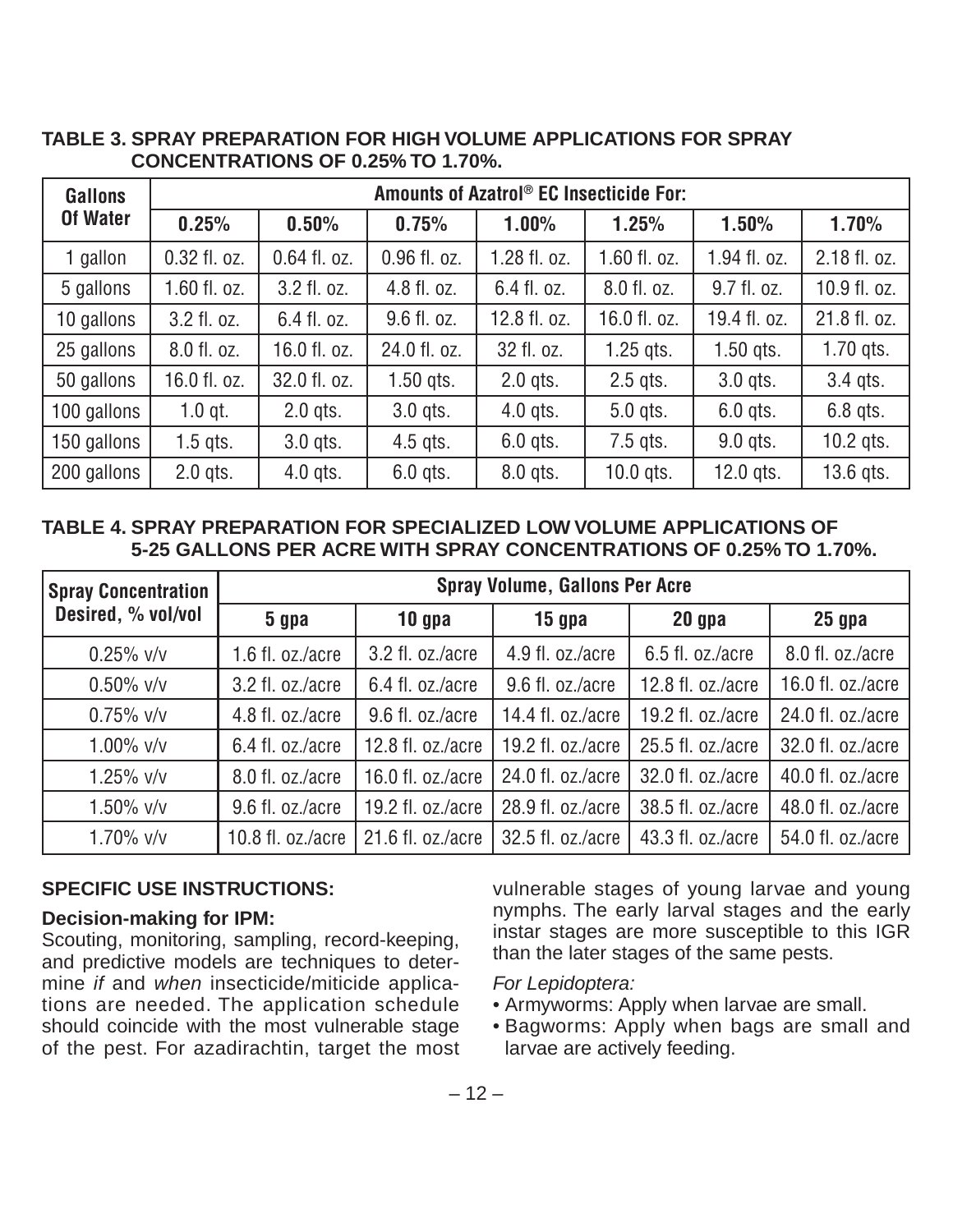- Gypsy moth larvae: Apply when larvae are small and all eggs have hatched.
- Spruce budworms: Apply when larvae are exposed and actively feeding.

## *For Acarina:*

• Spider mites: Apply when nymphs are first observed and before mite populations have become severe. Use multiple applications with 7-10 day intervals until infestation is controlled. Thorough coverage of both upper and lower leaf surfaces is needed.

#### *For Thysanoptera:*

• Thrips: Apply early at first signs of infestation and repeat until infestation is controlled.

# *For Hymenoptera:*

• Sawfly: Apply when larvae are small.

## *For Hemiptera and Homoptera:*

- Leafhoppers: Apply when first observed and repeat applications at 5-7 day intervals.
- Mealybugs: Obtain thorough coverage of leaves and twigs.
- Scale: Obtain thorough coverage of leaves and twigs.

#### *For Coleoptera:*

- Beetles: Apply early at first signs of infestation and repeat applications at 7-10 day intervals.
- Japanese beetle (adults): Use foliar applications to repel adult feeding and treat at 5-7 day intervals.

#### *For Diptera:*

• Leafminers: Apply early to larvae when stippling or mining of leaves is first observed. Repeat applications at 7-10 day intervals until infestation is controlled.

#### **TURFGRASS ESTABLISHED IN RESIDENTIAL (LAWNS), INSTITUTIONAL, PUBLIC, COMMERCIAL AND INDUSTRIAL**

#### **SITES, PARKS, RECREATIONAL AREAS, GOLF COURSES, SOD FARMS, AND ATHLETIC FIELDS**

Use Azatrol® EC Insecticide to control the pests presented in Table 5. Dilute Azatrol<sup>®</sup> EC Insecticide in water.

The most vulnerable stage to this product is young larvae and nymphs. Schedule treatments for the early larval stages and early instars when populations are established, but before turf damage becomes noticeable.

The maximum rate on turfgrass of Azatrol® EC Insecticide is 57.0 fl. oz. of product per acre per application or 1.3 fl. oz. product per 1,000 sq. ft. per application. Apply at a rate up to 57 fl. oz. of product per acre. Use the higher rate specified on this label for moderate to heavy infestations.

#### **Irrigation:**

Avoid (delay or postpone) irrigation for 12-24 hours after application of this product.

#### **Mowing:**

Avoid (delay or postpone) mowing of the treated area for 12-24 hours after treatment.

Degree day and plant phenology models can assist in developing the appropriate application schedule for the target pests. Consult your state university or local Cooperative Extension Service office for specific pest control application timing in your area.

Azatrol® EC Insecticide can be tank mixed with other insecticide/miticides if a broader spectrum of pest control is required. Observe all precautionary statements and follow all label directions of companion product(s).

#### **Specific Use Instructions:**

- 1. Armyworms: Apply during the early morning or late afternoon to maximize control.
- 2. Sod webworm larvae: Applications in the late afternoon or early evening can maximize control.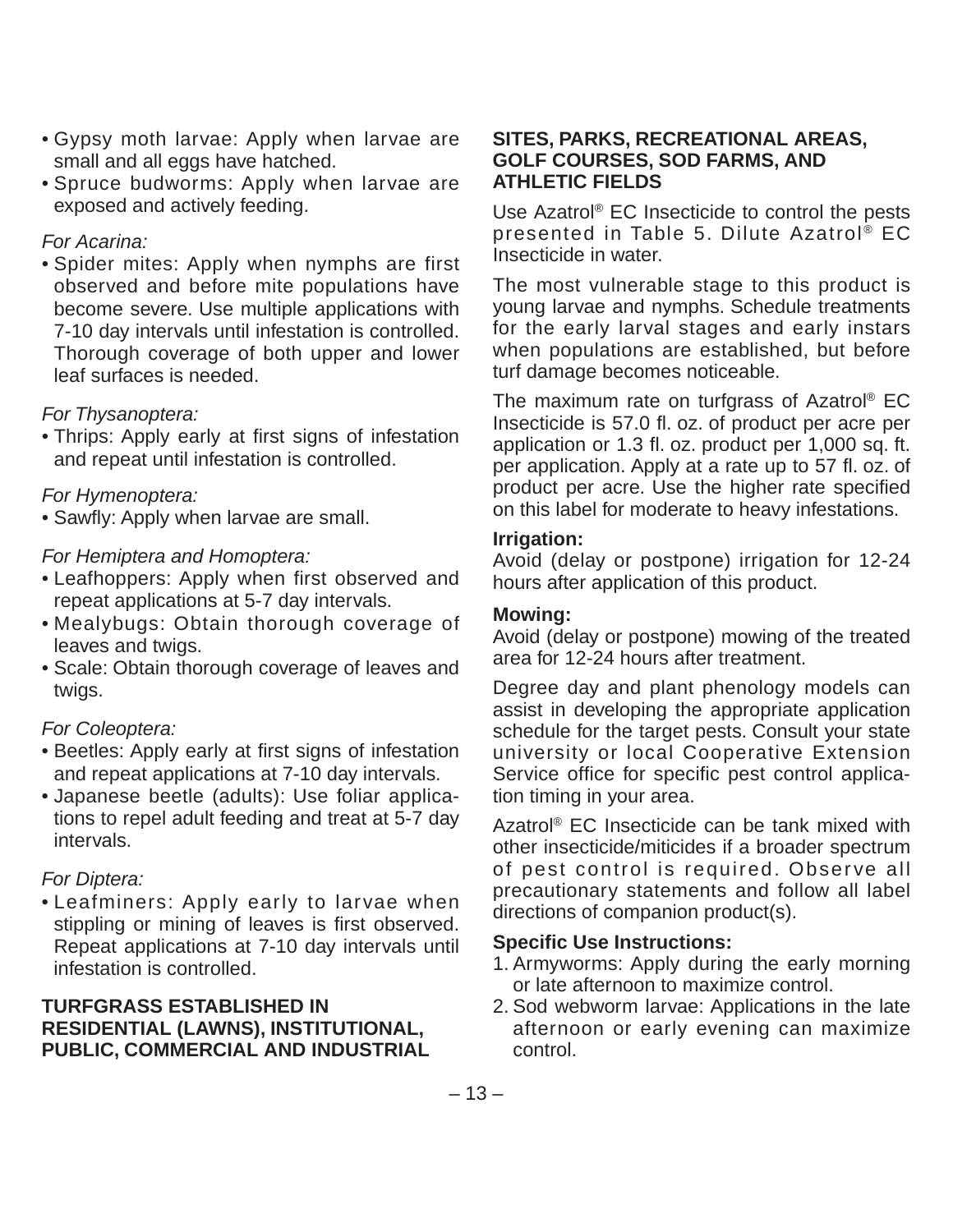#### **TABLE 5. APPLICATION RATES FOR TURFGRASS ESTABLISHED IN RESIDENTIAL (LAWNS), INSTITUTIONAL, PUBLIC, COMMERCIAL AND INDUSTRIAL SITES, PARKS, RECREATIONAL AREAS, GOLF COURSES, SOD FARMS, AND ATHLETIC FIELDS.**

|                                                 |                                                                                                                                                           |                       | Amount of Azatrol®<br><b>EC Insecticide</b> | <b>Spray Volumes</b> |                               | Number of                                         |
|-------------------------------------------------|-----------------------------------------------------------------------------------------------------------------------------------------------------------|-----------------------|---------------------------------------------|----------------------|-------------------------------|---------------------------------------------------|
| <b>Use</b><br><b>Pests</b>                      |                                                                                                                                                           | fl. oz./acre          | fl. $oz./$<br>$1,000$ sq. ft.               | gals./acre           | gals./<br>1000 sq. ft.        | <b>Applications &amp;</b><br><b>Interval Days</b> |
| Cool-Season<br>and Warm-<br>Season<br>Turfgrass | Larvae and<br>nymphs of<br>these pests:<br>Armyworms<br><b>Bermudagrass</b><br>mite<br>Cutworms<br>Grasshopper<br>Sod webworm<br><b>Ticks</b><br>Chiggers | Up to<br>57.0 fl. oz. | Up to<br>$1.3$ fl. oz.                      | $40 - 100$ gpa       | $1-2$ gal/<br>$1,000$ sq. ft. | As needed,<br>7 days                              |

#### **GREENHOUSES, NURSERIES, INTERIORSCAPES AND FOR PLANTS GROWN IN CONTAINERS:**

# **DRENCH APPLICATIONS:**

Use Azatrol® EC Insecticide as a soil drench for effective control of soil-borne insect larvae, including soil-borne larvae of foliar pests, such as fungus gnats, nematodes, or soil borne thrips. When applying as a drench, avoid excessive leaching.

Preventive applications as a soil drench may be warranted for certain pests. Soil drench applications of azadirachtin will have a slower rate of activity because of soil absorption when compared to foliar applications of azadirachtin. Target the initial application of a soil drench treatment to coincide with the early stages of young larvae and young nymphs.

Dilute Azatrol® EC Insecticide with water for concentrations of 0.4 to 0.8% vol/vol. Drench the soil in the pot with one (1) pint of finished spray per 1.0 gallon of soil. For fungus gnats, use the 0.4% spray concentration. For mushroom fly maggot control, use the 0.6% vol/vol spray concentration. For leafminers and other difficult to control pests, use the 0.8% vol/vol spray concentration. Two to three (2-3) applications should be scheduled at 10-14 day intervals until the pest pressure has ended.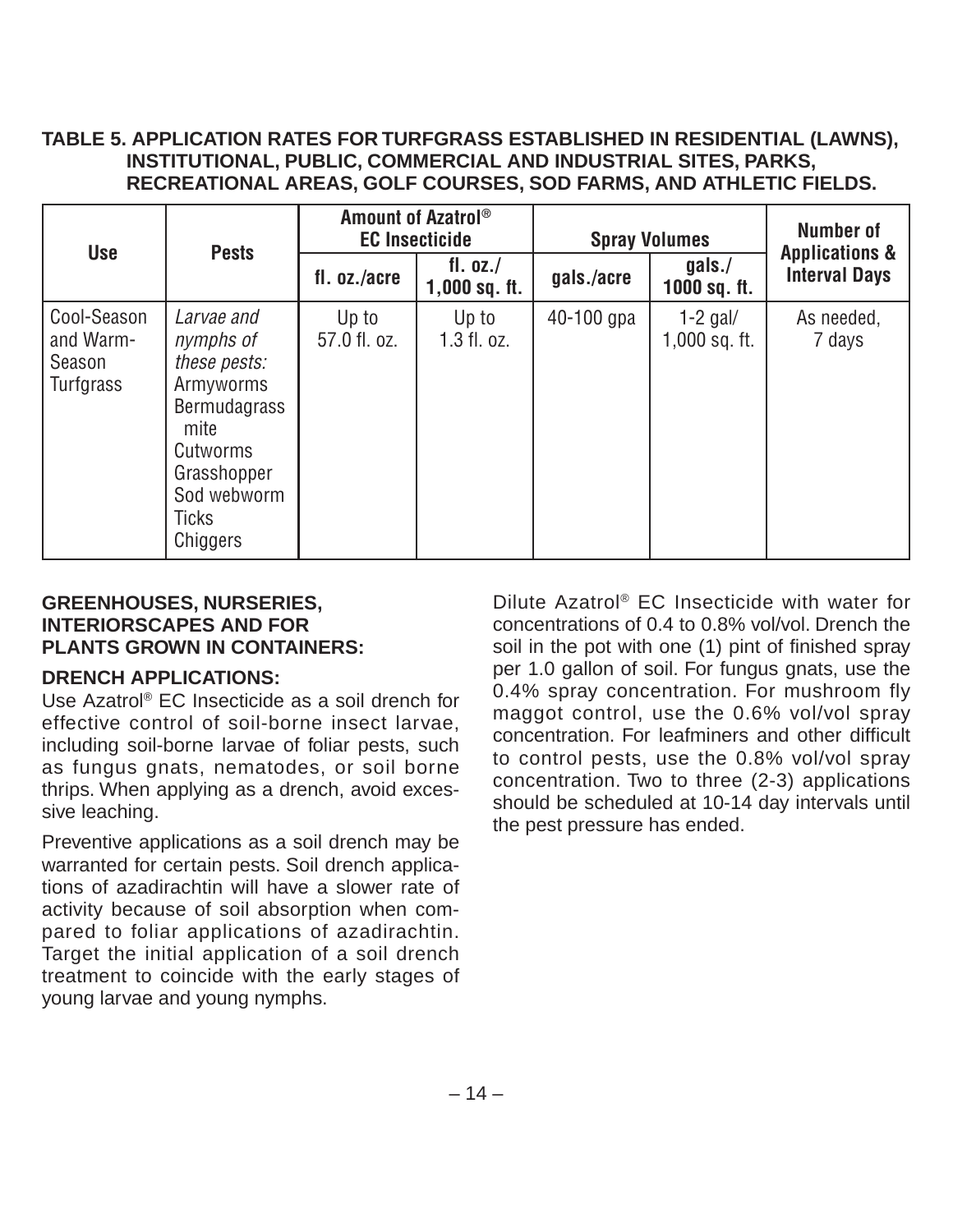| <b>Gallons of</b> |             | Amount of Azatrol® EC Insecticide<br><b>Number of</b><br><b>Application</b> |              |                 |                     |  |
|-------------------|-------------|-----------------------------------------------------------------------------|--------------|-----------------|---------------------|--|
| <b>Water</b>      | 0.4%        | 0.6%                                                                        | 0.8%         | <b>Interval</b> | <b>Applications</b> |  |
| 1 gallon          | 1 Tbs.      | 1.5 Tbs.                                                                    | 2.0 Tbs.     | 10-14 days      | $2 - 3$             |  |
| 5 gallons         | 2.5 fl. oz. | 4.0 fl. oz.                                                                 | 5.0 fl. oz.  | 10-14 days      | $2 - 3$             |  |
| 10 gallons        | 5.0 fl. oz. | 8.0 fl. oz.                                                                 | 10.0 fl. oz. | 10-14 days      | $2 - 3$             |  |
| 100 gallons       | $1.6$ qts.  | $2.4$ qts.                                                                  | 3.2 qts.     | 10-14 days      | $2 - 3$             |  |

# **DILUTION TABLE FOR DRENCH APPLICATIONS**

Azatrol® EC Insecticide can also be applied through sub-surface treatment equipment. Always follow manufacturer's use directions.

# **HYDROPONIC APPLICATIONS**

Hydroponic applications of Azatrol<sup>®</sup> EC Insecticide control a broad spectrum of insect pests.

- Schedule hydroponic applications on 7 to 10 day intervals depending on the severity of the pest problem.
- Prepare (Mix) solutions of Azatrol® EC Insecticide with water at concentrations of 0.4% to 0.8% vol/vol. The lower concentration (0.4%) and the longer interval (10 days) will be adequate for low to moderate pest pressure. Use the higher concentration (0.8%) and shorter interval (7 days) for high pest pressure. Refer to the chart on next page for the preparation of 1 to 10 gallons.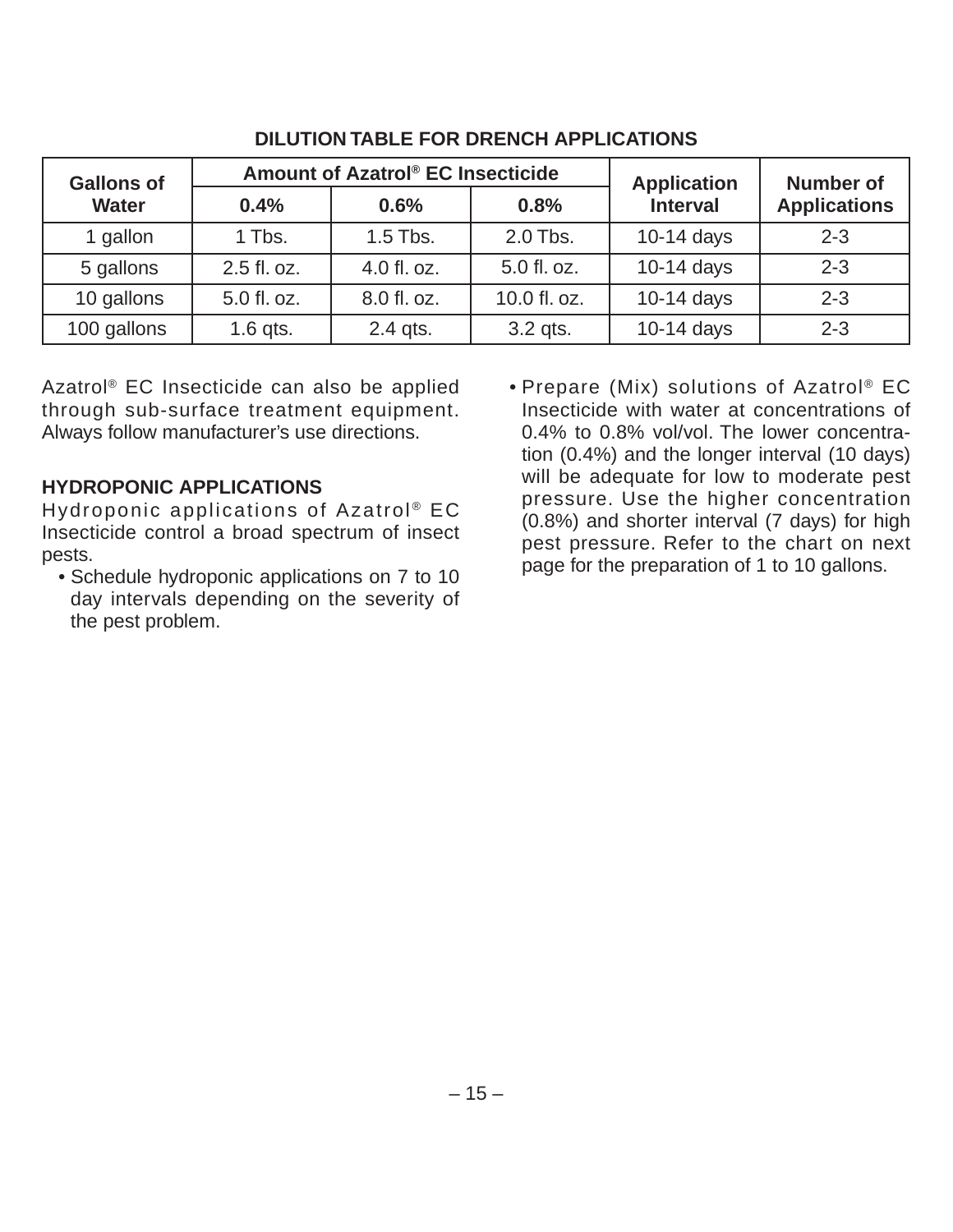# **DILUTION TABLE FOR RESERVOIR APPLICATIONS**

|                                                                   | Amount of Azatrol® EC Insecticide               |                                                  |  |  |  |
|-------------------------------------------------------------------|-------------------------------------------------|--------------------------------------------------|--|--|--|
| <b>Gallons of Water</b>                                           | <b>Low to Moderate Pest Pressure</b><br>at 0.4% | <b>Moderate to High Pest</b><br>Pressure at 0.8% |  |  |  |
| 1 gallon                                                          | 0.5 fl. oz. (1 tbs)                             | 1 fl. oz. (2 tbs)                                |  |  |  |
| 2 gallons                                                         | 1.0 fl. oz. (2 tbs)                             | 2 fl. oz $(4$ tbs)                               |  |  |  |
| 3 gallons                                                         | 1.5 fl. oz. $(3$ tbs)                           | 3 fl. oz. (6 tbs)                                |  |  |  |
| 4 gallons                                                         | 2.0 fl. oz. (4 tbs)                             | 4 fl. oz. (8 tbs)                                |  |  |  |
| 5 gallons                                                         | 2.5 fl. oz.                                     | 5 fl. oz.                                        |  |  |  |
| 6 gallons                                                         | 3.0 fl. oz.                                     | 6 fl. oz.                                        |  |  |  |
| 7 gallons                                                         | $3.5$ fl. oz.                                   | 7 fl. oz.                                        |  |  |  |
| 8 gallons                                                         | 4.0 fl. oz.                                     | 8 fl. oz.                                        |  |  |  |
| 9 gallons                                                         | 4.5 fl. oz.                                     | 9 fl. oz.                                        |  |  |  |
| 10 gallons                                                        | 5.0 fl. oz.                                     | 10 fl. oz.                                       |  |  |  |
| Equal measures: 1 fl. oz. = 2 Tablespoons (tbs) 8 fl. oz. = 1 cup |                                                 |                                                  |  |  |  |

#### **TRIGGER SPRAYERS**

Use trigger sprayers for foliar sprays of individual plants. Apply this product when pests are expected to appear or as soon as possible after pests appear and are in immature stages.

Direct the spray to the target pests and provide uniform coverage of the plants. Thorough coverage of the upper and lower leaf surfaces is critical for effective levels of control. Spray at intervals of seven (7) to ten (10) days or as the situation warrants.

Prepare only the amount of spray solution needed for the individual plants to be treated. Refer to the chart below for the amounts of Azatrol<sup>®</sup> EC Insecticide required to prepare a spray concentration of 1.70% vol./vol. for 1 pint to 1 gallon of spray solution.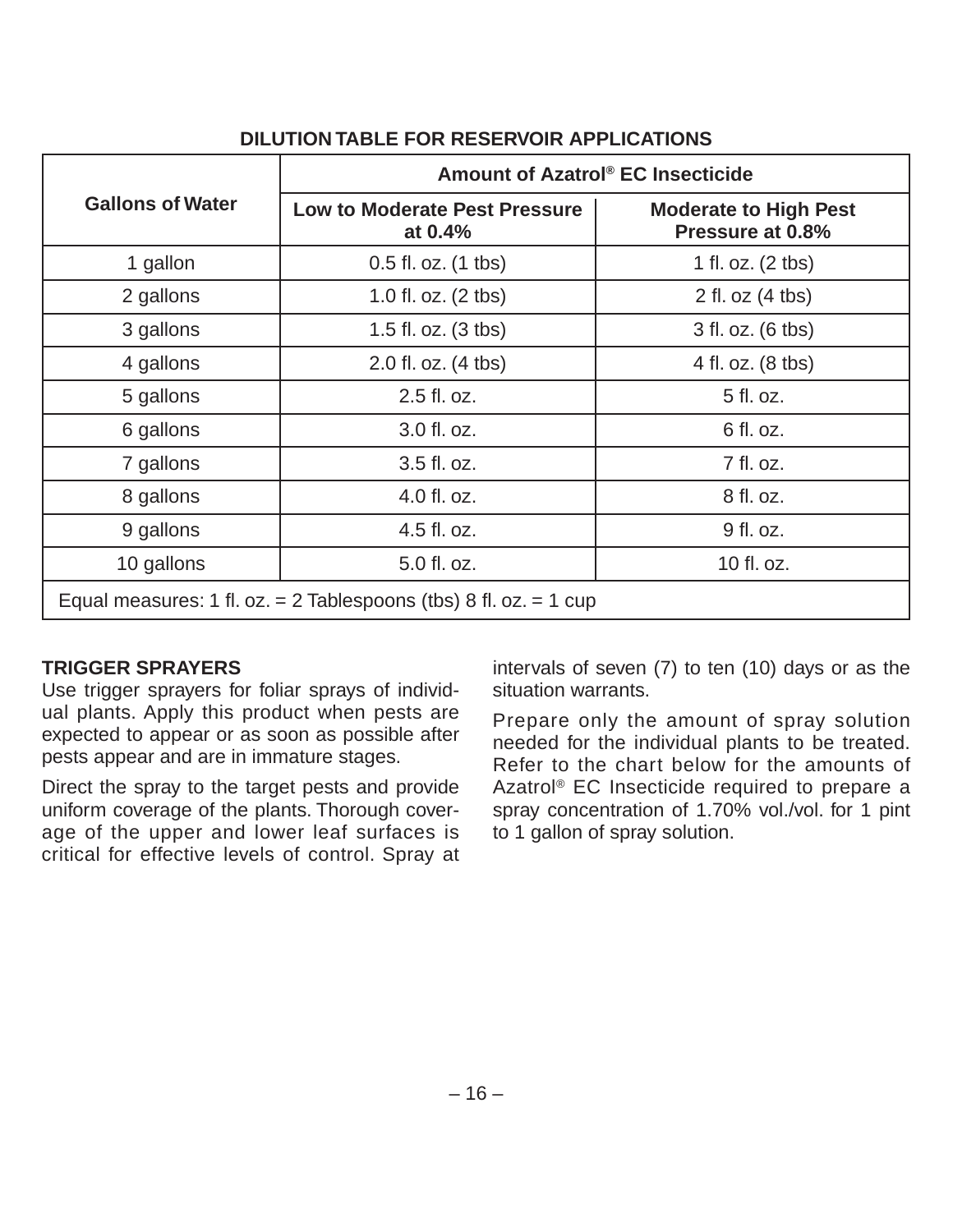| <b>Amount of Water</b>                          | Amount of Azatrol® EC Insecticide |                  |                          |
|-------------------------------------------------|-----------------------------------|------------------|--------------------------|
|                                                 | Fluid ounces (fl. oz.)            | Millimeters (ml) | <b>Tablespoons (tbs)</b> |
| 1 pint                                          | 0.28                              | 8                | 1/2                      |
| 2 pints                                         | 0.56                              | 16               |                          |
| 4 pints                                         | 1.12                              | 34               | 2                        |
| 6 pints                                         | 1.68                              | 50               | 3                        |
| 8 pints, 1 gallon                               | 2.24                              | 66               | 4                        |
| Equal measures: $0.5$ fl. $oz = 15$ ml = 1 tbs. |                                   |                  |                          |

# **DILUTION TABLE FOR TRIGGER SPRAYERS**

#### **INSTRUCTIONS FOR GARDEN CROPS, VEGETABLES, HERBS AND SPICES, FRUITS, AND BERRIES**

- For the most effective control, spray the product as soon as possible after pests appear and are in immature stages.
- Spray at an interval of seven to ten days or as the situation warrants. During high pest infestation levels use higher label rates and increase the spray frequency.
- Spraying in the morning or evening hours is recommended.
- Repeat spraying if rain occurs within two to three hours of spraying.

# **SPRAY EQUIPMENT**

Use any suitable application equipment to ensure uniform coverage.

# **USE RATES**

Apply Azatrol® EC Insecticide as directed to any food or non-food crop up to and including the day of harvest, at a maximum rate of 57 fl. ozs. (20 grams active ingredient) per acre (1.33 fl.

ozs. per 1,000 sq. ft.) per application. Rates in Table 6 pertain to typical pest infestations.

Apply Azatrol® EC Insecticide alone to food/garden crops on the day of harvest.

Dilute this product with water at 0.5-4.0 tablespoons (Tbs) per gallon of water. For hose end sprayers, set the RATE PER GALLON at the dial setting of 1 to 4 Tbs. depending on the crop and pests. Use the lower RATE PER GALLON for low to moderate infestations and use the higher specified RATE PER GALLON for severe infestations.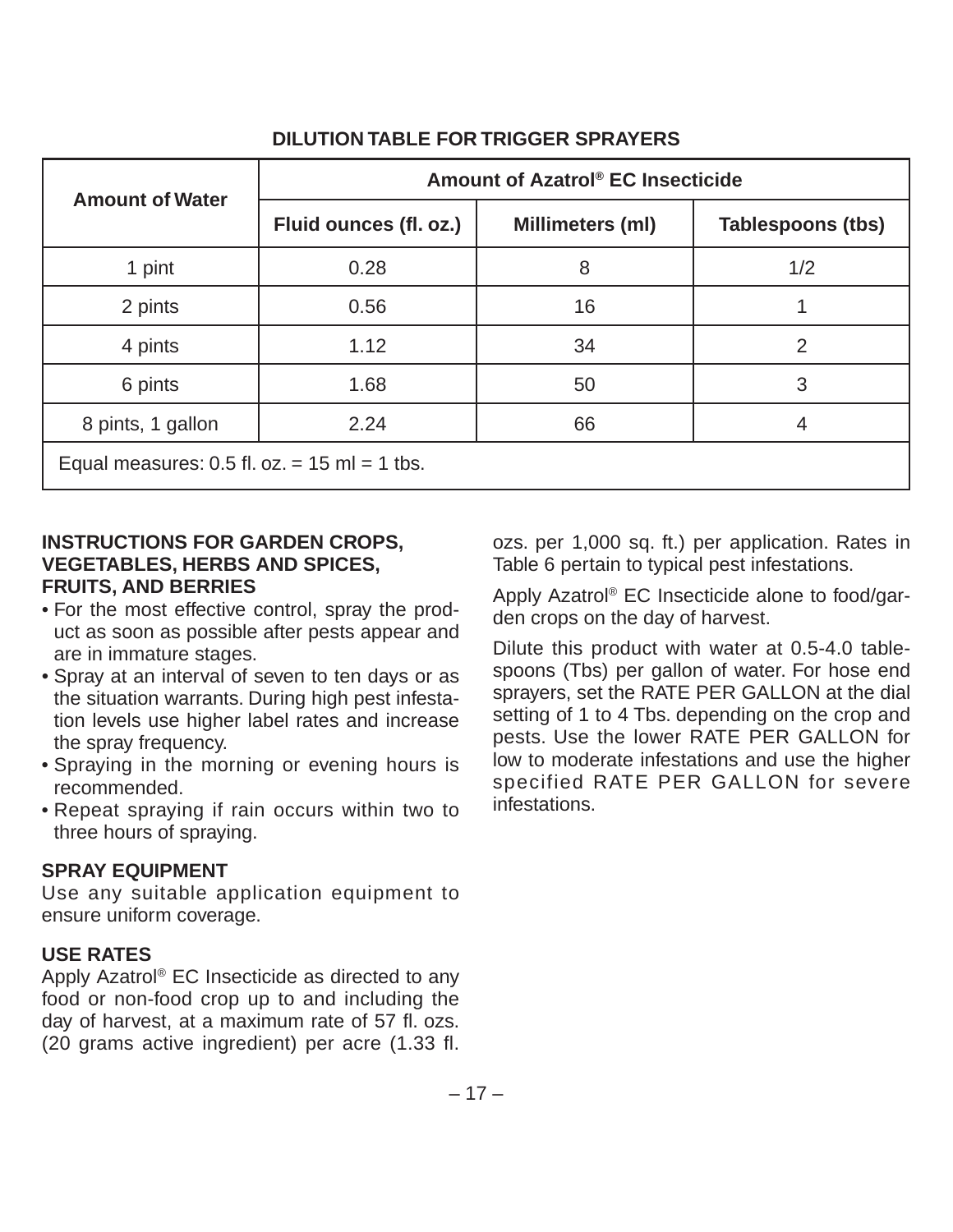## **TABLE 6. USE RATES FOR GARDEN CROPS, VEGETABLES, HERBS AND SPICES, BERRIES AND FRUIT.**

|                                                                                                                                                  | Pests such as:                                                                                                          | <b>Dilution Rate for Sprayers</b>        |                                               |
|--------------------------------------------------------------------------------------------------------------------------------------------------|-------------------------------------------------------------------------------------------------------------------------|------------------------------------------|-----------------------------------------------|
| <b>Crop</b>                                                                                                                                      |                                                                                                                         | Fl. Ozs. of product<br>per 1,000 Sq. Ft. | Tbs. of product per<br>1.0 gallon of water    |
| Leafy Vegetables:<br><b>Broccoli, Brussels</b><br>Sprouts, Cabbage,<br><b>Cauliflower, Collards,</b><br>Endive, Kale, Lettuce,<br><b>Spinach</b> | Leafrollers, Cutworms,<br>Loopers, Armyworms                                                                            | 0.19-0.96 fl. ozs.                       | $\frac{3}{4}$ Tbs.-4 Tbs./gal                 |
|                                                                                                                                                  | True Bugs, Leafhoppers,<br>Whiteflies, Aphids, Beetles,<br>Weevils, Flies, Thrips, Mites                                | 0.24-0.96 fl. ozs.                       | 1 Tbs.-4 Tbs./gal                             |
| Root Vegetables: <b>Beet</b> ,<br>Carrot, Horseradish,<br>Parsnip, Potato,<br>Radish, Sweet potato,<br><b>Turnip, Yams</b>                       | Beetles, Weevils                                                                                                        | $0.11 - 0.22$ fl. ozs.                   | $\frac{1}{2}$ Tbs.-1 $\frac{1}{2}$ Tbs./gal   |
|                                                                                                                                                  | True Bugs, Leafhoppers,<br>Whiteflies, Aphids,<br>Leafrollers, Cutworms,<br>Loopers, Armyworms, Flies,<br>Thrips, Mites | 0.24-0.96 fl. ozs.                       | 1 Tbs.-4 Tbs./gal                             |
| <b>Fruiting Vegetables:</b><br>Eggplant, Pepper,<br><b>Tomatillo, Tomato</b>                                                                     | Beetles, Weevils                                                                                                        | 0.29-0.96 fl. ozs.                       | 2 Tbs.-4 Tbs./gal                             |
|                                                                                                                                                  | <b>Thrips</b>                                                                                                           | 0.29-0.96 fl. ozs.                       | 2 Tbs.-4 Tbs./gal                             |
|                                                                                                                                                  | True Bugs, Leafhoppers,<br>Whiteflies, Aphids,<br>Leafrollers, Cutworms,<br>Loopers, Armyworms, Flies,<br><b>Mites</b>  | 0.24-0.96 fl. ozs.                       | 1 Tbs.-4 Tbs./gal<br>(continued on next page) |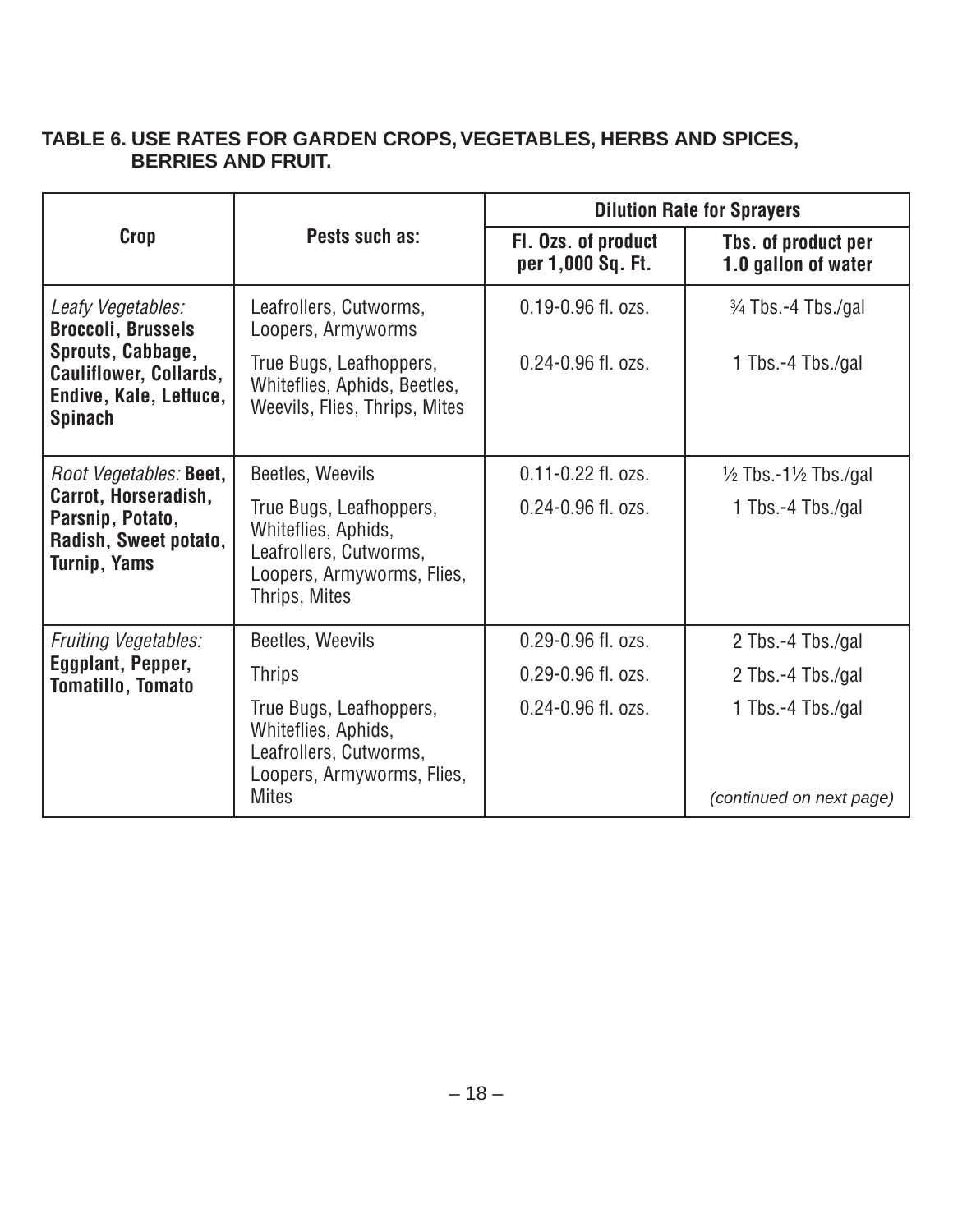# **TABLE 6. (continued)**

| Crop                                                                                                                                                         | Pests such as:                                                                                                         | <b>Dilution Rate for Sprayers</b>        |                                               |
|--------------------------------------------------------------------------------------------------------------------------------------------------------------|------------------------------------------------------------------------------------------------------------------------|------------------------------------------|-----------------------------------------------|
|                                                                                                                                                              |                                                                                                                        | Fl. Ozs. of product<br>per 1,000 Sq. Ft. | Tbs. of product per<br>1.0 gallon of water    |
| Cucurbit Vegetables:                                                                                                                                         | Beetles, Weevils                                                                                                       | 0.29-0.96 fl. ozs.                       | 2 Tbs.-4 Tbs./gal                             |
| <b>Cucumber, Gourd</b><br>(edible), Muskmelon,                                                                                                               | <b>Thrips</b>                                                                                                          | 0.29-0.96 fl. ozs.                       | 2 Tbs.-4 Tbs./gal                             |
| Pumpkin, Squash,<br>Watermelon,<br>including Cantaloupe,<br>Casaba, Gherkins,<br><b>Melons (including</b><br>hybrids), Zucchini                              | True Bugs, Leafhoppers,<br>Whiteflies, Aphids,<br>Leafrollers, Cutworms,<br>Loopers, Armyworms, Flies,<br><b>Mites</b> | 0.24-0.96 fl. ozs.                       | 1 Tbs.-4 Tbs./gal                             |
| Legume Vegetables:<br>Bean, Chickpea,<br>Lentil, Pea                                                                                                         | Beetles, Weevils                                                                                                       | 0.29-0.96 fl. ozs.                       | 2 Tbs.-4 Tbs./gal                             |
|                                                                                                                                                              | <b>Thrips</b>                                                                                                          | 0.29-0.96 fl. ozs.                       | 2 Tbs.-4 Tbs./gal                             |
|                                                                                                                                                              | True Bugs, Leafhoppers,<br>Whiteflies, Aphids,<br>Leafrollers, Cutworms,<br>Loopers, Armyworms, Flies,<br><b>Mites</b> | 0.24-0.96 fl. ozs.                       | 1 Tbs.-4 Tbs./gal                             |
| <b>Bulb Vegetables:</b>                                                                                                                                      | Beetles, Weevils                                                                                                       | 0.29-0.96 fl. ozs.                       | 2 Tbs.-4 Tbs./gal                             |
| Garlic, Onion,<br><b>Shallot</b>                                                                                                                             | <b>Thrips</b>                                                                                                          | 0.29-0.96 fl. ozs.                       | 2 Tbs.-4 Tbs./gal                             |
|                                                                                                                                                              | True Bugs, Leafhoppers,<br>Whiteflies, Aphids, Leafrollers,<br>Cutworms, Loopers,<br>Armyworms, Flies, Mites           | 0.24-0.96 fl. ozs.                       | 1 Tbs.-4 Tbs./gal                             |
| Berries: Blackberry,                                                                                                                                         | Beetles, Weevils                                                                                                       | 0.29-0.96 fl. ozs.                       | 2 Tbs.-4 Tbs./gal                             |
| <b>Blueberry, Raspberry,</b><br><b>Strawberry, others</b><br>include: Boysenberry,<br><b>Currants, Dewberry,</b><br>Elderberry,<br>Gooseberry,<br>Loganberry | <b>Thrips</b>                                                                                                          | 0.29-0.96 fl. ozs.                       | 2 Tbs.-4 Tbs./gal                             |
|                                                                                                                                                              | True Bugs, Leafhoppers,<br>Whiteflies, Aphids,<br>Leafrollers, Cutworms,<br>Loopers, Armyworms, Flies,<br><b>Mites</b> | 0.24-0.96 fl. ozs.                       | 1 Tbs.-4 Tbs./gal<br>(continued on next page) |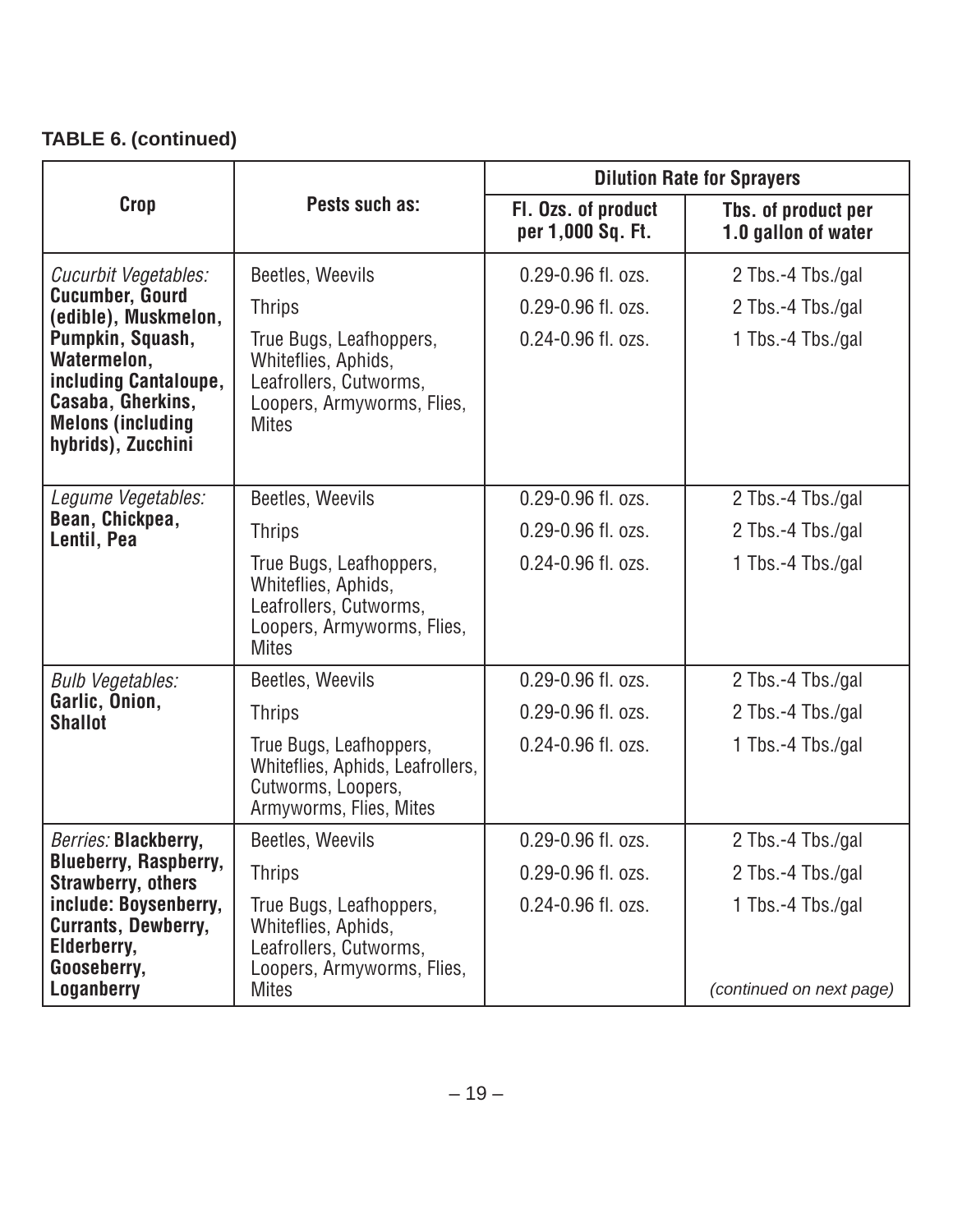# **TABLE 6. (continued)**

|                                                                                                                                                                                                                                                                                                                                                                                                | Pests such as:                                                                                                         | <b>Dilution Rate for Sprayers</b>        |                                               |
|------------------------------------------------------------------------------------------------------------------------------------------------------------------------------------------------------------------------------------------------------------------------------------------------------------------------------------------------------------------------------------------------|------------------------------------------------------------------------------------------------------------------------|------------------------------------------|-----------------------------------------------|
| Crop                                                                                                                                                                                                                                                                                                                                                                                           |                                                                                                                        | Fl. Ozs. of product<br>per 1,000 Sq. Ft. | Tbs. of product per<br>1.0 gallon of water    |
| Herbs and Spices:                                                                                                                                                                                                                                                                                                                                                                              | Beetles, Weevils                                                                                                       | 0.29-0.96 fl. ozs.                       | 2 Tbs.-4 Tbs./gal                             |
| Chive, Dill, Fennel,                                                                                                                                                                                                                                                                                                                                                                           | <b>Thrips</b>                                                                                                          | 0.29-0.96 fl. ozs.                       | 2 Tbs.-4 Tbs./gal                             |
| <b>Mustard, Sage, Sweet</b><br>bay, others include:<br>Anise, Balm, Basil,<br><b>Black pepper, Borage,</b><br>Caraway, Catnip,<br>Chamomile,<br>Coriander, Cumin,<br><b>Curry leaf, Dandelion,</b><br>Fenugreek,<br>Horehound, Hyssop,<br>Marjoram, Marigold,<br>Mint, Nasturtium,<br>Pennyroyal,<br>Peppermint,<br>Rosemary, Savory,<br>Spearmint, Tansy,<br>Tarragon, Thyme,<br>Wintergreen, | True Bugs, Leafhoppers,<br>Whiteflies, Aphids,<br>Leafrollers, Cutworms,<br>Loopers, Armyworms, Flies,<br><b>Mites</b> | 0.24-0.96 fl. ozs.                       | 1 Tbs.-4 Tbs./gal                             |
| Woodruff, Wormwood<br>Nut Trees: Almond,<br>Brazil nut, Filbert,<br>Hickory nut, Pecan,<br><b>Pistachios, Walnut</b>                                                                                                                                                                                                                                                                           | Beetles, Weevils                                                                                                       | 0.29-0.96 fl. ozs.                       | 2 Tbs.-4 Tbs./gal                             |
|                                                                                                                                                                                                                                                                                                                                                                                                | <b>Thrips</b>                                                                                                          | 0.29-0.96 fl. ozs.                       | 2 Tbs.-4 Tbs./gal                             |
|                                                                                                                                                                                                                                                                                                                                                                                                | True Bugs, Leafhoppers,<br>Whiteflies, Aphids,<br>Leafrollers, Cutworms,<br>Loopers, Armyworms, Flies,<br><b>Mites</b> | 0.24-0.96 fl. ozs.                       | 1 Tbs.-4 Tbs./gal<br>(continued on next page) |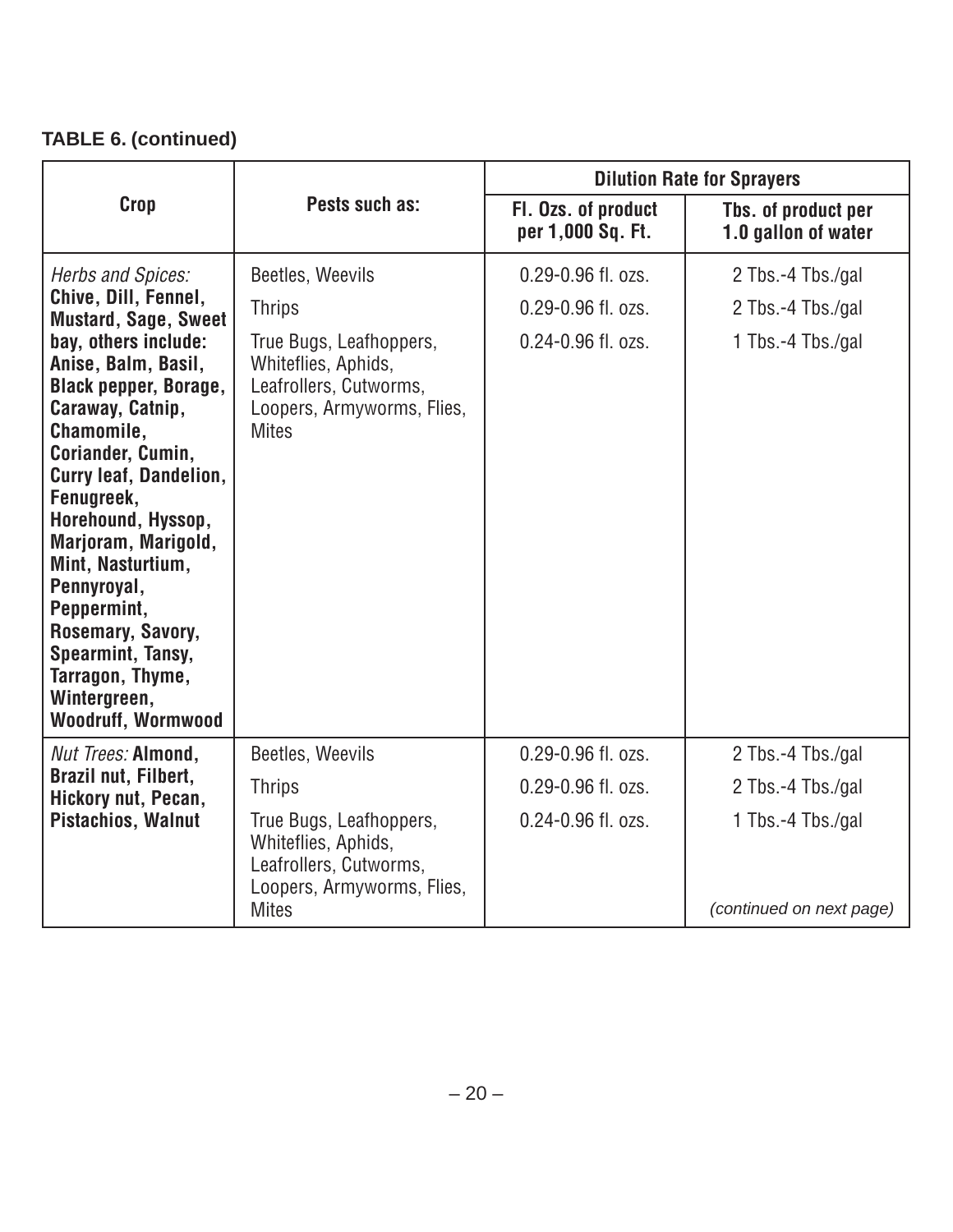# **TABLE 6. (continued)**

|                                                                                                                                                                                 | Pests such as:                                                                                                         | <b>Dilution Rate for Sprayers</b>        |                                            |
|---------------------------------------------------------------------------------------------------------------------------------------------------------------------------------|------------------------------------------------------------------------------------------------------------------------|------------------------------------------|--------------------------------------------|
| Crop                                                                                                                                                                            |                                                                                                                        | Fl. Ozs. of product<br>per 1,000 Sq. Ft. | Tbs. of product per<br>1.0 gallon of water |
| Pome Fruits: Apple,<br>Pear, Quince                                                                                                                                             | Beetles, Weevils                                                                                                       | 0.29-0.96 fl. ozs.                       | 2 Tbs.-4 Tbs./gal                          |
|                                                                                                                                                                                 | <b>Thrips</b>                                                                                                          | 0.29-0.96 fl. ozs.                       | 2 Tbs.-4 Tbs./gal                          |
|                                                                                                                                                                                 | True Bugs, Leafhoppers,<br>Whiteflies, Aphids,<br>Leafrollers, Cutworms,<br>Loopers, Armyworms, Flies,<br><b>Mites</b> | 0.24-0.96 fl. ozs.                       | 1 Tbs.-4 Tbs./gal                          |
| <b>Stone Fruits: Apricot,</b><br>Cherry, Nectarine,<br>Peach, Plum                                                                                                              | Beetles, Weevils                                                                                                       | 0.29-0.96 fl. ozs.                       | 2 Tbs.-4 Tbs./gal                          |
|                                                                                                                                                                                 | <b>Thrips</b>                                                                                                          | 0.29-0.96 fl. ozs.                       | 2 Tbs.-4 Tbs./gal                          |
|                                                                                                                                                                                 | True Bugs, Leafhoppers,<br>Whiteflies, Aphids,<br>Leafrollers, Cutworms,<br>Loopers, Armyworms, Flies,<br><b>Mites</b> | 0.24-0.96 fl. ozs.                       | 1 Tbs.-4 Tbs./gal                          |
| Citrus Fruits:<br>Grapefruit, Lemon,<br>Lime, Orange others<br>include: Citrus Citron,<br>Mandarin (tangerine),<br>Nectarine, Satsuma<br>(orange mandarin),<br><b>Tangerine</b> | Beetles, Weevils                                                                                                       | 0.29-0.96 fl. ozs.                       | 2 Tbs.-4 Tbs./gal                          |
|                                                                                                                                                                                 | <b>Thrips</b>                                                                                                          | 0.29-0.96 fl. ozs.                       | 2 Tbs.-4 Tbs./gal                          |
|                                                                                                                                                                                 | True Bugs, Leafhoppers,<br>Whiteflies, Aphids,<br>Leafrollers, Cutworms,<br>Loopers, Armyworms, Flies,<br><b>Mites</b> | 0.24-0.96 fl. ozs.                       | 1 Tbs.-4 Tbs./gal                          |

# **CHEMIGATION GENERAL INFORMATION**

Azatrol<sup>®</sup> EC Insecticide may be applied through drip (trickle) or sprinkler irrigation systems. Do not apply this product through any other type of irrigation system.

Crop injury, lack of effectiveness, or illegal pesticide residues can result from non-uniform distribution of treated water. Questions concerning calibration should be directed to your State Extension Service Specialist, the equipment manufacturer or other expert.

Do not connect an irrigation system (including greenhouse systems) used for pesticide application to a public water system unless the pesticide label-prescribed safety devices for public water systems are in place. Direct your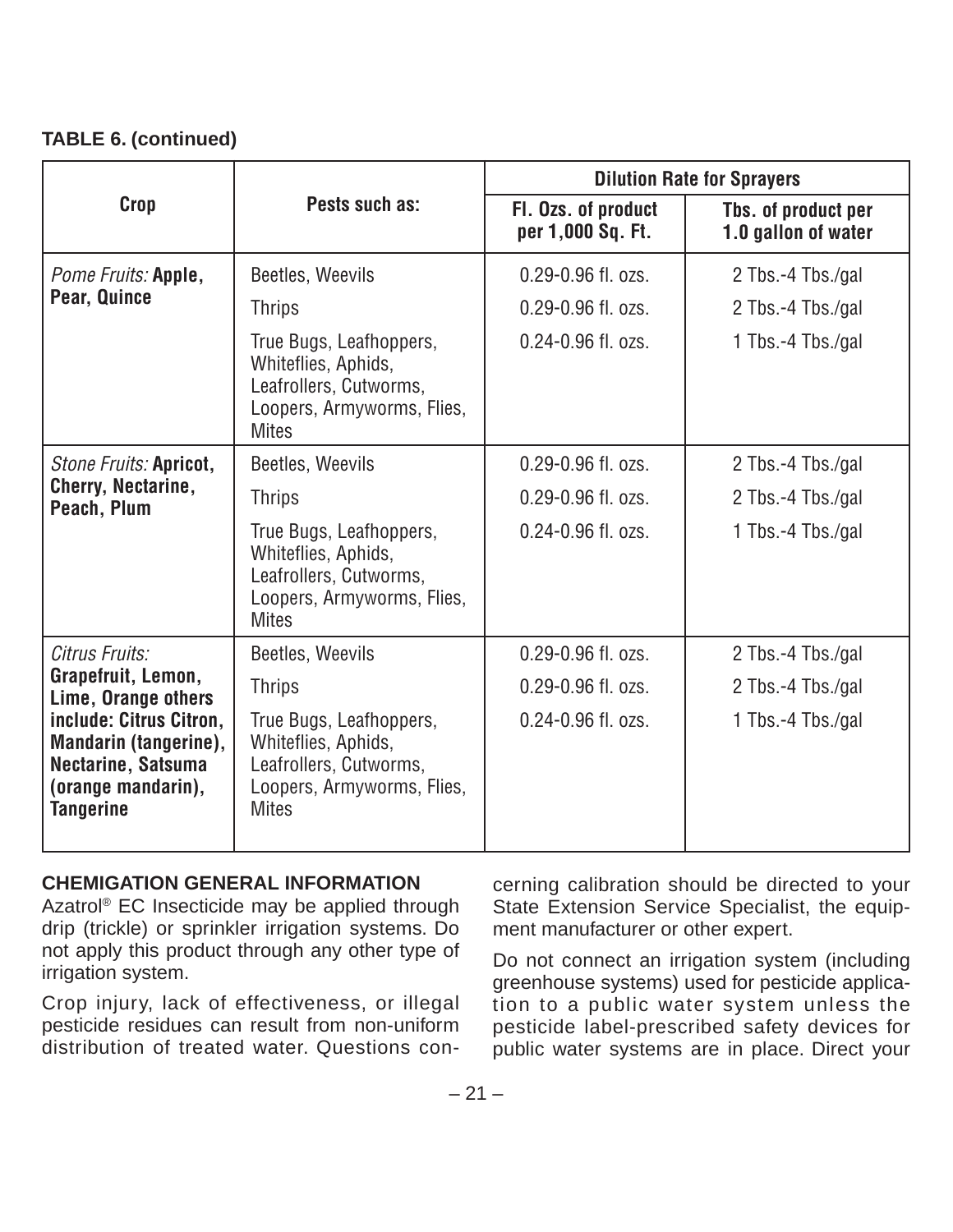questions concerning calibration to your State Extension Service Specialist, the equipment manufacturer, or other expert. A person knowledgeable of the chemigation system and responsible for its operation or under the supervision of a responsible person, shall shut the system down and make necessary adjustments should the need arise.

Dilute Azatrol® EC Insecticide with water before introduction into the system. Use the diluted solution within 8 hours. Do not apply in irrigation water if the pH exceeds 7.0. The optimum pH range for application is 5.5 to 6.5. The pH of the irrigation water can be adjusted by use of a suitable buffering agent. Agitation is necessary. Apply at the specified rate using sufficient water to achieve an even distribution within an 8-hour period. Do not apply Azatrol® EC Insecticide at a rate that exceeds 3.5 pints active ingredient per acre (57 fl. oz).

*Caution must be exercised in irrigation waters with a pH greater than 7. If the irrigation cycle will last longer than 8 hours and the Azatrol® EC Insecticide is premixed in the supply tank, the tank mix must be buffered to a pH of 8 or lower.*

#### **Precautions For Chemigation Systems Connected To A Public Water System**

*Public water system means a system for the provision to the public of piped water for human consumption if such system has at least 15 service connections or regularly serves an average of at least 25 individuals daily at least 60 days out of a year.*

Chemigation systems connected to public water systems must contain a functional, reducedpressure zone (RPZ), backflow preventer or the functional equivalent in the water supply line upstream from the point of pesticide introduction. As an option to the RPZ, the water from the public water system should be discharged into a reservoir tank prior to pesticide introduction.

There shall be a complete physical break (air gap) between the flow outlet end of the fill pipe and the top of overflow rim of the reservoir tank of at least twice the inside diameter of the fill pipe. The pesticide injection pipeline must contain a functional, automatic, quick-closing check valve to prevent the flow of fluid back toward the injection.

The pesticide injection pipeline must also contain a functional, normally closed, solenoidoperated valve located on the intake side of the injection pump and connected to the system interlock to prevent fluid from being withdrawn from the supply tank when the irrigation system is either automatically or manually shut down.

The system must contain functional interlocking controls to automatically shut off the pesticide injection pump when the water pump motor stops, or in the cases where there is no water pump, when the water pressure decreases to the point where pesticide distribution is adversely affected. Systems must use a metering pump, such as a positive displacement injection pump (*e.g.* diaphragm pump) effectively designed and constructed of materials that are compatible with pesticides and capable of being fitted with a system interlock.

Do not apply when wind speeds favor drift beyond the area intended for treatment.

**Operation Of Sprinkler Chemigation Or Drip (Trickle) Utilizing A Pressurized Water And Pesticide Injection System:** The system must contain a functional check valve, vacuum relief valve, and low-pressure drain appropriately located on the irrigation pipeline to prevent water source contamination from backflow. The pesticide injection pipeline must contain a functional, automatic, quick-closing check valve to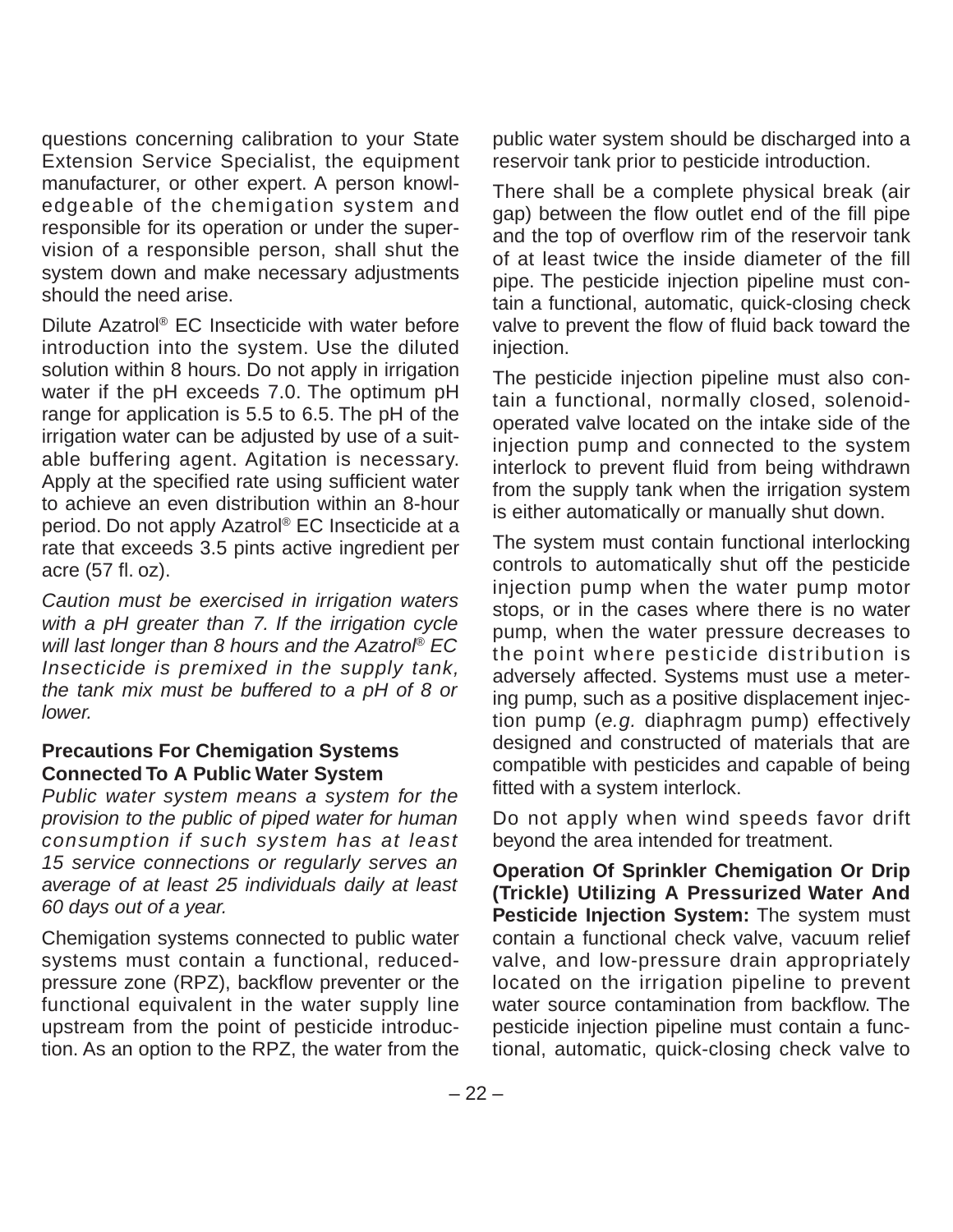prevent the flow of fluid toward the injection pump. The pesticide injection pipeline must also contain a functional, normally closed, solenoidoperated valve located on the intake side of the injection pump and connected to the system interlock to prevent fluid from being withdrawn from the supply tank when the irrigation system is either automatically or manually shut down.

The system must contain functional interlocking controls to automatically shut off the pesticide injection pump when the water pump motor stops. The irrigation line or water pump must include a functional pressure switch that will stop the water pump motor when the water pressure decreases to the point where pesticide distribution is adversely affected. Systems must use a metering pump, such as a positive displacement injection pump (e.g., diaphragm pump) effectively designed and constructed of materials that are compatible with pesticides and capable of being fitted with a system interlock.

Do not apply when wind speed favors drift beyond the area intended for treatment.

# **STORAGE & DISPOSAL**

Do not contaminate water, food, or feed by storage and disposal.

**PESTICIDE STORAGE:** Keep containers tightly closed and in original containers when not in use. Store in a cool, dry place, away from direct sunlight, feed or foodstuffs. Do not store below 50°F (10°C) or above 95°F  $(35^{\circ}C)$ .

**PESTICIDE DISPOSAL:** Wastes resulting from the use of this product may be disposed of on site or at an approved waste disposal facility.

*(continued on next column)*

**CONTAINER HANDLING:** Nonrefillable container. Do not reuse or refill this container.

Triple rinse container (or equivalent) promptly after emptying.

Triple rinse as follows: Empty the remaining contents into application equipment or a mix tank and drain for 10 seconds after the flow begins to drip. Fill the container 1/4 full with water and recap. Shake for 10 seconds. Pour rinsate into application equipment or a mix tank or store rinsate for later use or disposal. Drain for 10 seconds after the flow begins to drip. Repeat this procedure two more times.

## OR

Pressure rinse as follows: Empty the remaining contents into application equipment or a mix tank and continue to drain for 10 seconds after the flow begins to drip. Hold container upside down over application equipment or mix tank or collect rinsate for later use or disposal. Insert pressure rinsing nozzle in the side of the container, and rinse at about 40 PSI for at least 30 seconds. Drain for 10 seconds after the flow begins to drip.

Offer for recycling, if available, or puncture and dispose of in a sanitary landfill, or by incineration, or, if allowed by state and local authorities, by burning. If burned, stay out of smoke.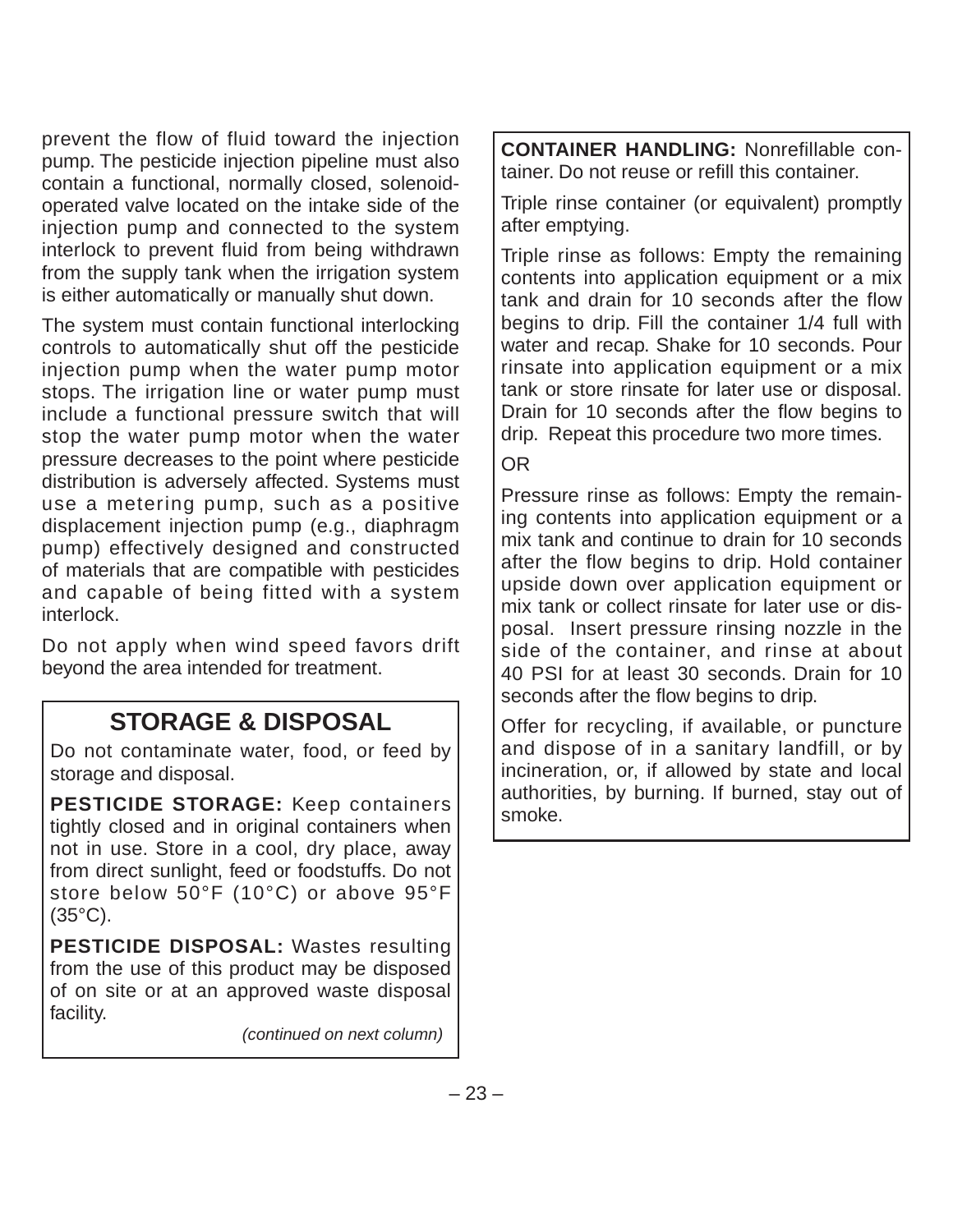#### **LIMITED WARRANTY AND DISCLAIMER.**

The manufacturer warrants only that the chemical composition of this product conforms to the ingredient statement given on the label, and that the product is reasonably suited for the labeled use when applied according to the Directions for Use.

TO THE EXTENT CONSISTENT WITH APPLI-CABLE LAW, THE MANUFACTURER NEITHER MAKES NOR INTENDS ANY OTHER EXPRESS OR IMPLIED WARRANTIES, INCLUDING ANY WARRANTY OF MER-CHANTABILITY OR FITNESS FOR A PARTIC-ULAR PURPOSE, WHICH ARE EXPRESSLY DISCLAIMED. This limited warranty does not extend to the use of the product inconsistent with label instructions, warnings or cautions, or to use of the product under abnormal conditions such as drought, excessive rainfall, tornadoes, hurricanes, etc. These factors are beyond the control of the manufacturer or the seller. Any damages arising from a breach of the manufacturer's warranty shall be limited to direct damages, and shall not include indirect or consequential damages such as loss of profits or values, except as otherwise provided by law.

The terms of this Limited Warranty and Disclaimer cannot be varied by any written or verbal statements or agreements. No employee or agent of the seller is authorized to vary or exceed the terms of this Limited Warranty and Disclaimer in any manner.

## *Organic Materials Review Institute (OMRI) Listed*

AZATROL<sup>®</sup> and GORDON'S<sup>®</sup> are registered trademarks of PBI-Gordon Corporation.

© 2010, PBI-GORDON CORPORATION.

661/9-2014 AP052011 EPA REG. NO. 2217-836 EPA EST. NO. 2217-KS-2

**MANUFACTURED BY PBI/GORDON CORPORATION 1217 WEST 12TH STREET KANSAS CITY, MISSOURI 64101 www.pbigordon.com**